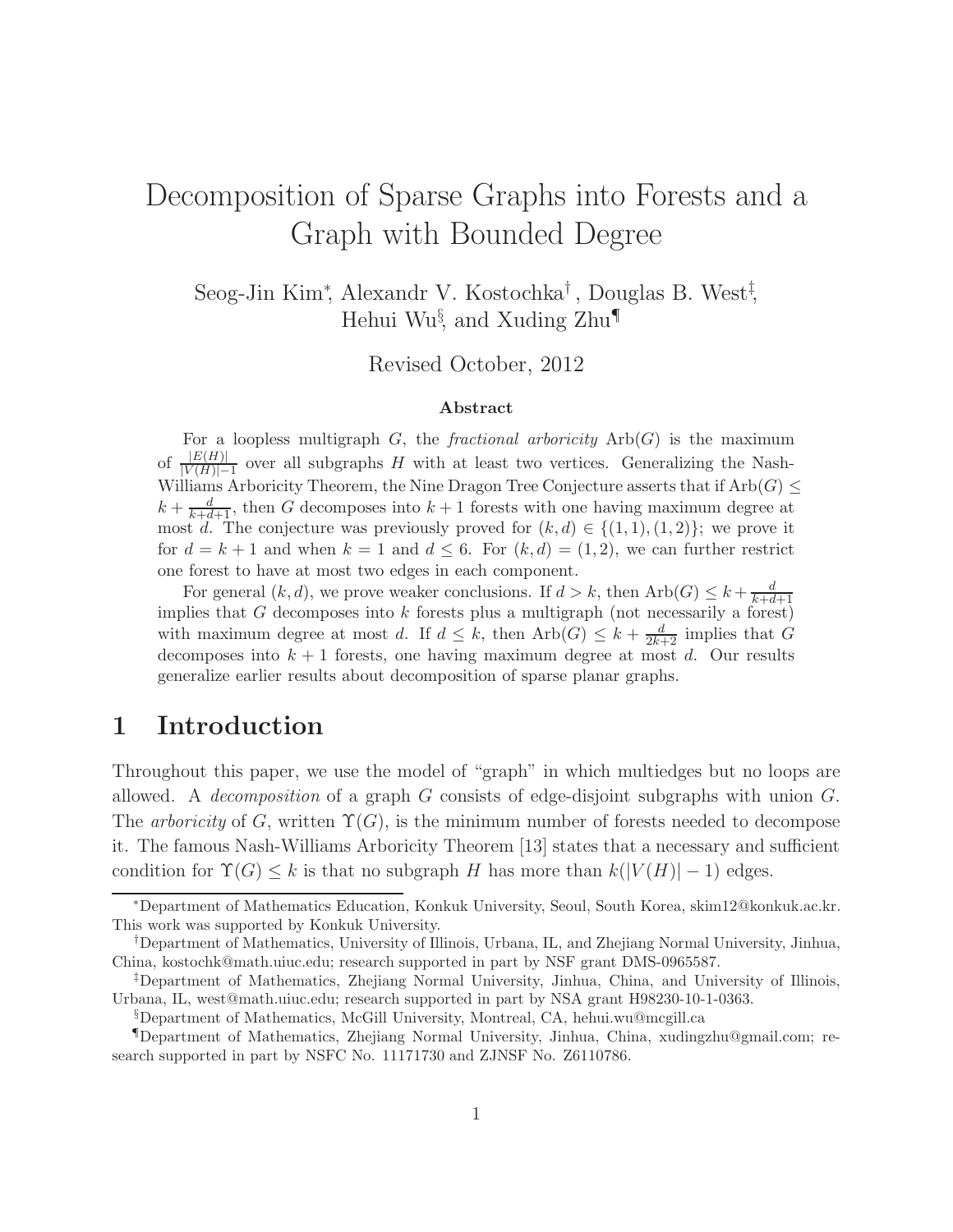Payan [14] defined  $Arb(G) = \max_{H \subseteq G} \frac{|E(H)|}{|V(H)|}$  $\frac{|E(H)|}{|V(H)|-1}$  as the *fractional arboricity* of G. The Nash-Williams Theorem says  $\Upsilon(G) = [\text{Arb}(G)]$ . If G has fractional arboricity  $k + \epsilon$  (with  $k \in \mathbb{N}$  and  $0 < \epsilon < 1$ , then  $k+1$  forests are needed to decompose it. When  $\epsilon$  is small, one may hope to place some restrictions on the last forest, since  $k$  forests are "almost" enough to decompose G. The *Nine Dragon Tree (NDT) Conjecture*<sup>1</sup> asserts that one can bound the maximum degree of the last forest in terms of  $\epsilon$ . Call a graph *d-bounded* if its maximum degree is at most d.

**Conjecture 1.1** (NDT Conjecture [12]). *If* Arb( $G$ )  $\leq k + \frac{d}{k+d+1}$ , then  $G$  decomposes into k + 1 *forests, one of which is* d*-bounded.*

Montassier, Ossona de Mendez, Raspaud, and Zhu [12] posed the conjecture, showed that the condition cannot be relaxed, and proved the conjecture for  $(k, d) \in \{(1, 1), (1, 2)\}\.$  In this paper, we prove it in the following cases:

- $d = k + 1$ ;
- $k = 1$  and  $d \leq 6$ .

For  $(k, d) = (1, 2)$ , we prove the stronger result that if  $Arb(G) \leq 1 + \frac{1}{2}$ , then G decomposes into two forests, one of which has at most two edges in each component.

For general  $(k, d)$ , we prove weaker versions of the conjecture.

• If  $d > k$  and  $Arb(G) \leq k + \frac{d}{k+d+1}$ , then G decomposes into k forests and a d-bounded graph (instead of a d-bounded forest). In fact, we prove that a weaker condition implied by  $Arb(G) \leq k + \frac{d}{k+d+1}$  also suffices, and that result is sharp.

• If  $d \leq k$  and  $Arb(G) \leq k + \frac{d}{2k+2}$ , then G decomposes into k forests and a d-bounded forest.

Our results generalize earlier results about decomposition of planar graphs. For convenience, let a (k, d)*-decomposition* of a graph G be a decomposition of G into k forests and one d-bounded graph, and let a (k, d) ∗ *-decomposition* be a decomposition of G into k forests and one d-bounded forest. Graphs having such decompositions are (k, d)*-decomposable* or  $(k, d)^*$ -*decomposable*, respectively.

Motivated by an application to "game coloring number", He et al. [8] initiated the study of  $(1, d)$ -decomposition of planar graphs with large girth, proving that those with girth at least 5 are  $(1, 4)$ -decomposable. For  $d = 2$ , planar graphs were shown to be  $(1, 2)$ -decomposable when they have girth at least 7 (in  $[8]$ ) and at least 6 (in [10]), with non-(1, 2)-decomposable examples of girth 5 in  $[12, 10]$ . Planar graphs were shown to be  $(1, 1)$ -decomposable when they have girth at least 11 (in [8]), 10 (in [2]), 9 (in [6]), or 8 (in [12, 15]). Planar graphs with girth 7 that are not  $(1, 1)$ -decomposable appear in  $[12, 10]$ .

<sup>&</sup>lt;sup>1</sup>The Nine Dragon Tree is a banyan tree atop a mountain in Kaohsiung, Taiwan; it is far from acyclic.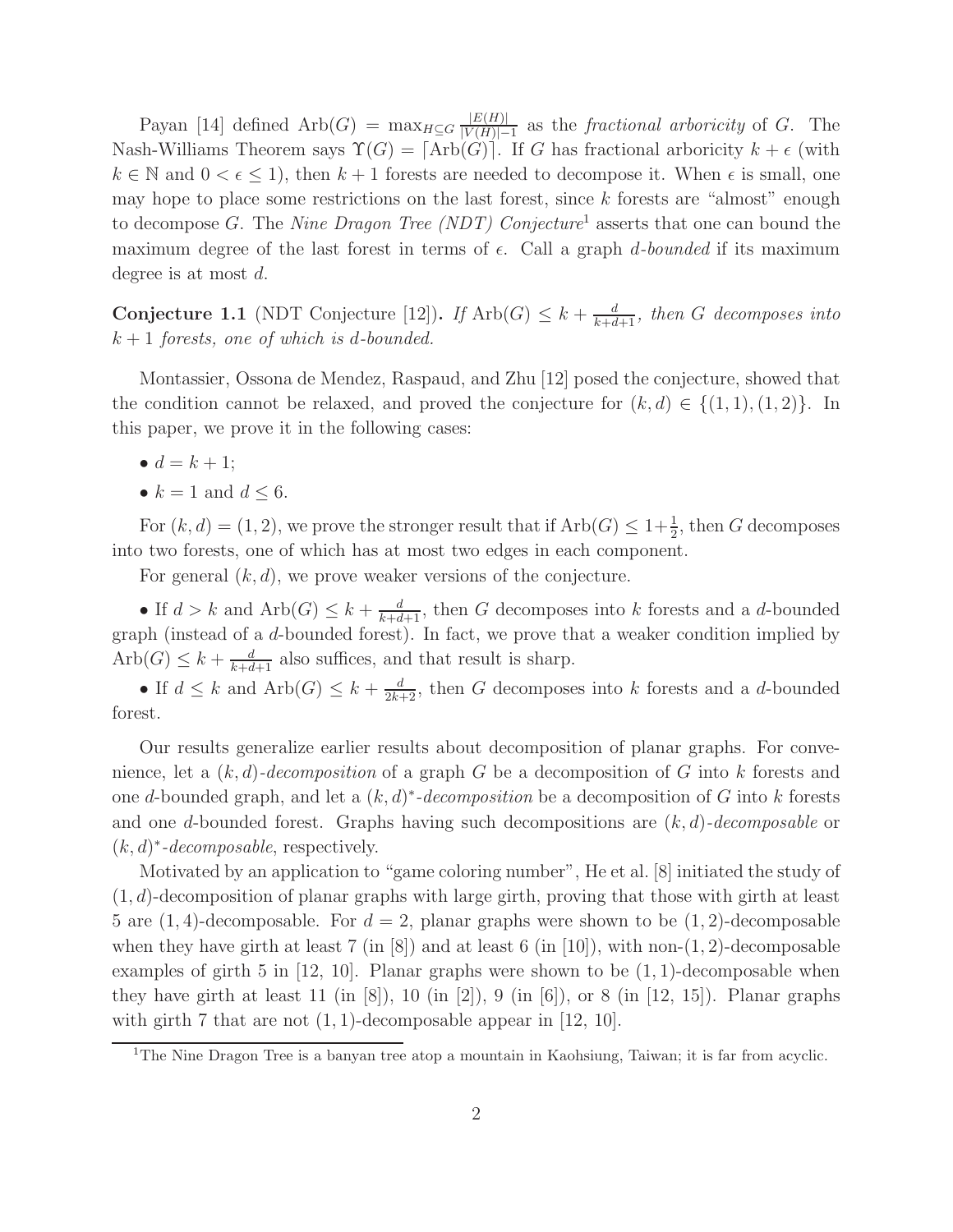Gonçalves [7] proved that every planar graph is  $(2, 4)$ <sup>\*</sup>-decomposable, as conjectured by Balogh et al. [1]. He also proved that those with girth at least 6 are  $(1,4)$ <sup>\*</sup>-decomposable and those with girth at least 7 are (1, 2)<sup>∗</sup> -decomposable. With fractional arboricity of planar graphs arbitrarily close to 3, the NDT Conjecture cannot guarantee them being  $(2, d)^*$ decomposable for any constant d. However, girth at least 6 or 7 yields  $Arb(G) < 6/4$  or  $Arb(G) < 7/5$ , respectively, in which case it guarantees  $(1,4)^*$ - or  $(1,2)^*$ -decompositions. Hence our proof of the NDT Conjecture for  $(k, d)$  with  $k = 1$  and  $d \leq 6$  implies Gonçalves results for  $(1, d)^*$ -decomposition but not for  $(2, 4)^*$ -decomposition.

The *maximum average degree* of a graph G, denoted Mad(G), is  $\max_{H \subseteq G} \frac{2|E(H)|}{|V(H)|}$  $\frac{Z[E(H)]}{|V(H)|}$ ; it is the maximum over subgraphs  $H$  of the average vertex degree in  $H$ . Many conclusions on planar graphs with large girth need only the corresponding bound on  $\text{Mad}(G)$ . A planar graph on *n* vertices with finite girth g has at most  $\frac{g}{g-2}(n-2)$  edges, by Euler's Formula; thus it satisfies  $\text{Mad}(G) < \frac{2g}{g}$  $\frac{2g}{g-2}$ . Subgraphs of graphs with girth g have girth at least g. In particular, forests can be viewed as having infinite girth, and their average degree is less than 2. Thus  $\text{Mad}(G) < \frac{2g}{g-2}$  when G is planar with girth at least g.

As stated above, the sharp requirements on girth of a planar graph  $G$  for being  $(1, d)$ decomposable are 8, 6, and 5 when d is 1, 2, or 4, respectively. Such a graph has  $\text{Mad}(G)$ less than  $8/3$ , 3, or  $10/3$ , respectively. By our results, these bounds imply that G is  $(1, d)$ decomposable. Thus our results for bounded  $\text{Mad}(G)$  generalize the earlier sharp results on decomposition of planar graphs with large girth.

In [11], Montassier et al. posed the question of finding the loosest upper bound on  $\text{Mad}(G)$ that guarantees decomposition into a forest and a  $d$ -bounded graph. They proved that  $\text{Mad}(G) < 4 - \frac{8d+12}{d^2+6d+1}$  $\frac{8d+12}{d^2+6d+6}$  is sufficient and that  $\text{Mad}(G) = 4 - \frac{4}{d+2}$  is not sufficient (as seen by subdividing every edge of a  $(2d + 2)$ -regular graph). The case  $k = 1$  of our Theorem 1.2 completely solves this problem, implying that  $\text{Mad}(G) < 4 - \frac{4}{d+2}$  is sufficient.

Upper bounds on  $Arb(G)$  or  $Mad(G)$  are "sparseness" conditions. These parameters are similar but not identical:  $\text{Mad}(G) < 2\text{Arb}(G)$  always holds, but  $\text{Mad}(G) < 2\rho$  is a bit weaker than  $Arb(G) \leq \rho$ . Our main result uses another sparseness condition between them.

To compute  $Arb(G)$  or  $Mad(G)$ , it suffices to perform the maximization only over induced subgraphs. Letting  $G[A]$  denote the subgraph of G induced by a vertex set A, we write  $||A||$ for the number of edges in  $G[A]$  (and  $|A|$  for the number of vertices). We restate the conditions  $\text{Mad}(G) < 2k + \frac{2d}{k+d+1}$  and  $\text{Arb}(G) \leq k + \frac{d}{k+d+1}$  as integer inequalities and in the same format define an intermediate condition of being (k, d)*-sparse* (the restatement of the conditions uses the equality  $k(k + d + 1) + d = (k + 1)(k + d)$ :

Condition  
\n
$$
\begin{array}{ccc}\n\text{Condition} & \text{Equivalent constraint (when imposed for all } A \subseteq V(G)) \\
\text{Arb}(G) \le k + \frac{d}{k + d + 1} & (k + 1)(k + d) |A| - (k + d + 1) ||A|| - (k + 1)(k + d) \ge 0 \\
(k, d)\text{-sparse} & (k + 1)(k + d) |A| - (k + d + 1) ||A|| - k^2 \ge 0 \\
\text{Mad}(G) < 2k + \frac{2d}{k + d + 1} & (k + 1)(k + d) |A| - (k + d + 1) ||A|| - 1 \ge 0\n\end{array}
$$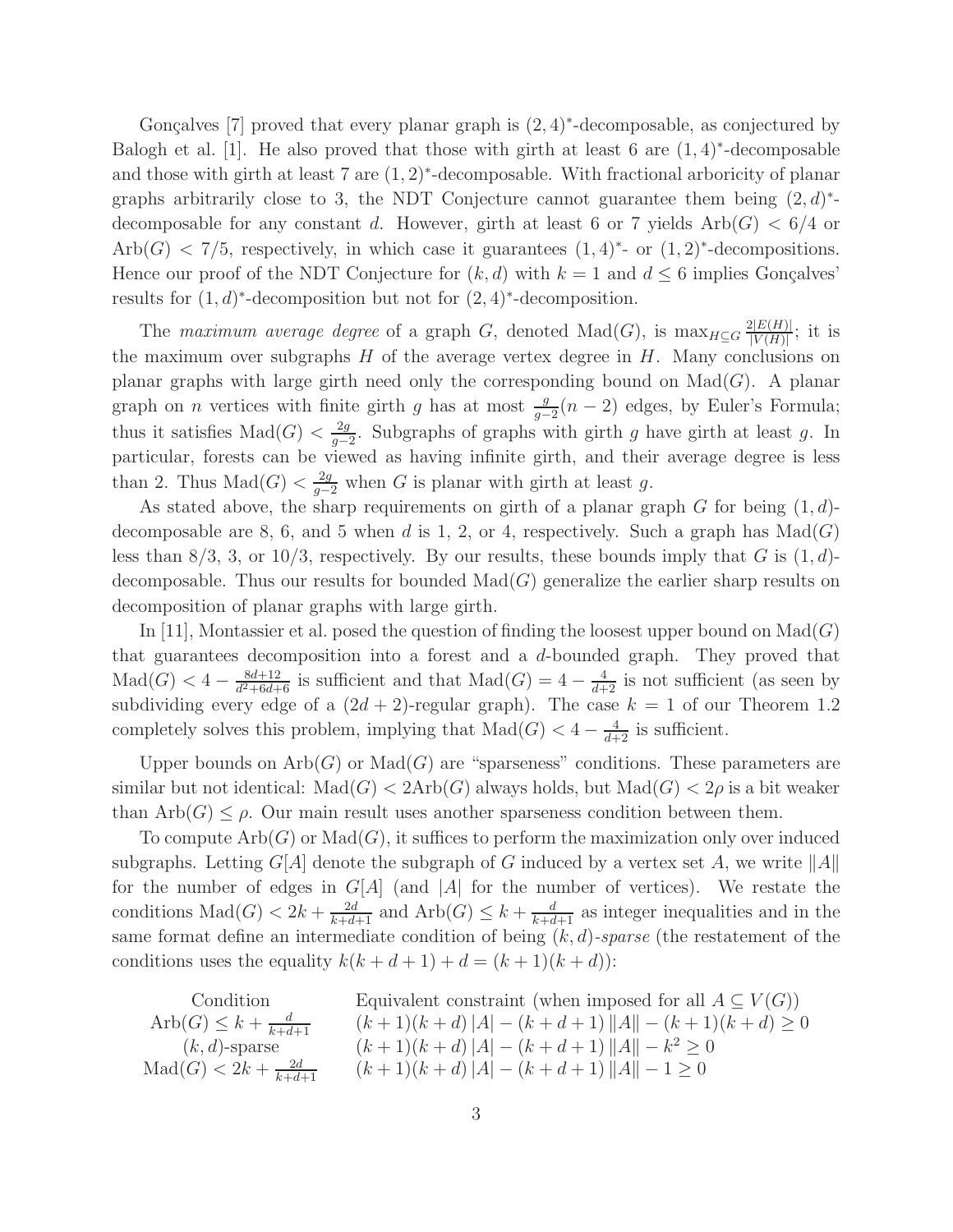With this definition, we can state our general result for  $d > k$ .

**Theorem 1.2.** For  $d > k$ , every  $(k, d)$ -sparse graph is  $(k, d)$ -decomposable. Furthermore, *the condition is sharp.*

Since  $(k+1)(k+d) > k^2 > 1$ , the condition on Arb(G) implies  $(k, d)$ -sparseness, which in turn implies the condition on  $\text{Mad}(G)$ . By showing that  $(k, d)$ -sparseness suffices, Theorem 1.2 thus implies that  $Arb(G) \leq k + \frac{d}{k+d+1}$  suffices for G to be  $(k, d)$ -decomposable, but  $\text{Mad}(G) < 2k + \frac{2d}{k+d+1}$  might not. However, since  $k^2 = 1$  when  $k = 1$ , the condition of  $(1, d)$ -sparseness is equivalent to  $\text{Mad}(G) < 2 + \frac{2d}{d+2} = 4 - \frac{4}{d+2}$ .

In Section 2 we prove Theorem 1.2 by giving an inductive proof of a more geneal statement in which varying degree bounds are imposed on the vertices in the d-bounded graph. Further motivation for the additive constant in the definition of  $(k, d)$ -sparseness comes from the sharpness example in Section 2.

Theorem 1.2 omits the case  $d \leq k$ . In Section 3, we prove a result implying that a stronger condition on Arb(G) than that in the NDT Conjecture guarantees a  $(k, d)^*$ -decomposition when  $d \leq k+1$ . The condition is  $Arb(G) \leq k + \frac{d}{2k+2}$ . When  $d = k+1$ , this bound equals  $k + \frac{d}{k+d+1}$ , so this theorem implies the case  $d = k + 1$  of the NDT Conjecture.

Around the same time that we obtained our result, Király and Lau [9] also considered  $(k, d)$ -decomposability. In our terminology, they showed that G is  $(k, d)$ -decomposable when  $Arb(G) \leq k + \frac{d-1}{k+d}$  $\frac{d-1}{k+d}$ . Our result is stronger when  $d \geq k$ , but for  $d < k$  neither implies the other; their arboricity bound is looser than ours, applying to more graphs, but our conclusion is stronger, guaranteeing that the last graph is a d-bounded forest rather than just a d-bounded graph. Their methods are different, applying linear programming and a result on matroids.

In Sections 4–6, we prove the NDT Conjecture for  $(k, d) = (1, d)$  with  $d \leq 6$ , in a form that requires only  $(k, d)$ -sparseness as long as small graphs violating  $Arb(G) \leq k+1$ are forbidden. Meanwhile, the *Strong NDT Conjecture* asserts that  $Arb(G) \leq k + \frac{d}{k+d}$  $k+d+1$ guarantees a  $(k, d)^*$ -decomposition in which every component of the d-bounded forest has at most d edges. We prove this for  $(k, d) = (1, 2)$  in Section 7 (the result of [12] implies it for  $(k, d) = (1, 1)$ . The results of Sections 4–7 use reducible configurations and discharging.

## 2 (k, d)-decomposition for  $d > k$

We begin with a general example showing that Theorem 1.2 is sharp. This example also motivates the additive constant in the condition for  $(k, d)$ -sharpness. We restate the definition of  $(k, d)$ -sparseness to introduce convenient notation for the proofs.

**Definition 2.1.** A graph G is  $(k, d)$ -sparse if  $\beta(A) \geq 0$  for every nonempty vertex subset A, where

$$
\beta(A) = (k+1)(k+d) |A| - (k+1+d) ||A|| - k^2.
$$
 (1)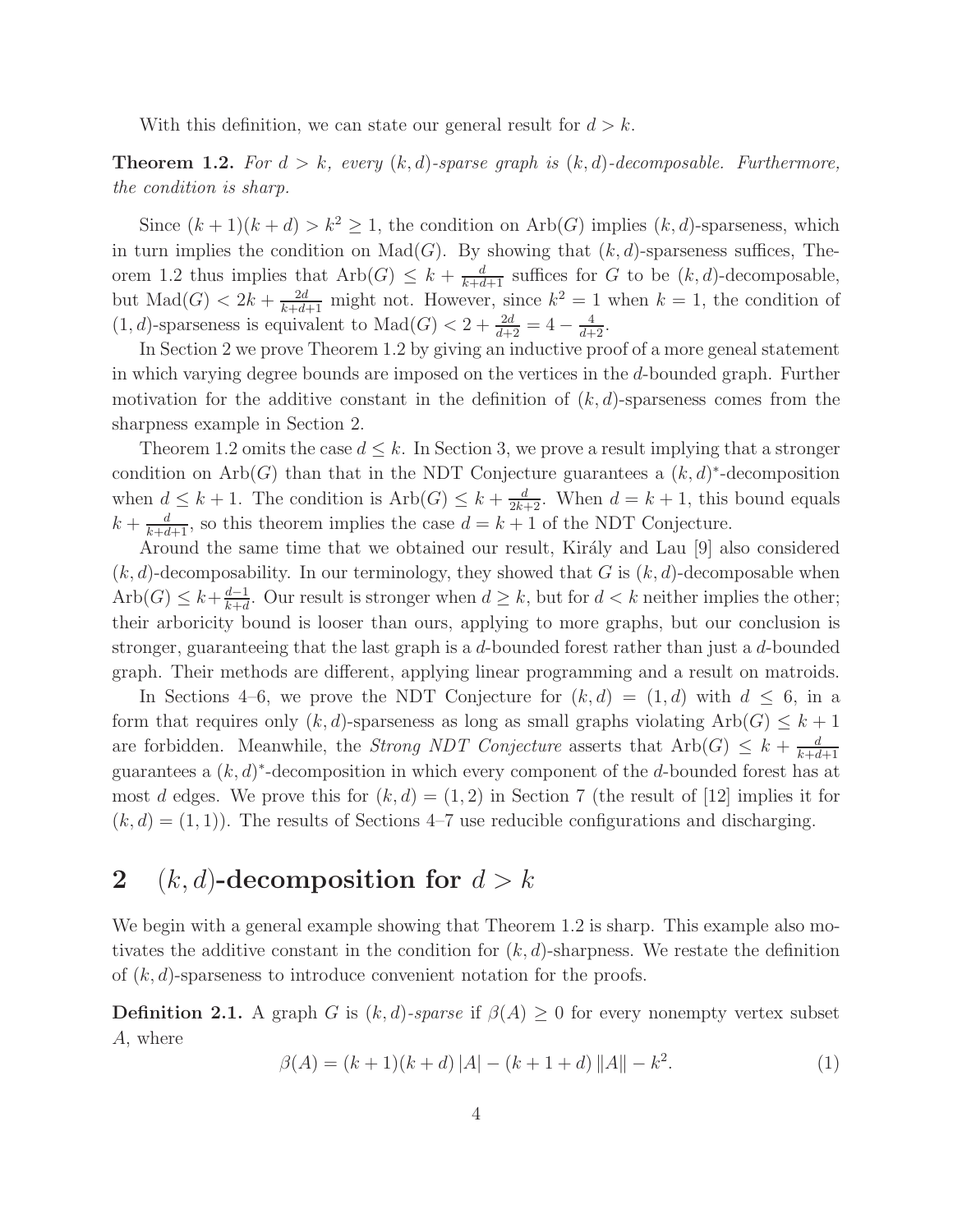For each choice of k,  $d \in \mathbb{N}$ , we construct a sequence of bipartite graphs that are not  $(k, d)$ decomposable and yet just barely fail to be  $(k, d)$ -sparse. Figure 1 illustrates the construction for  $(k, d) = (2, 1)$ . Vertices in X have degree 3, so the graph has 42 edges. With 19 vertices, only 36 edges can be absorbed by two forests. A 1-bounded subgraph (a matching) has at most five edges, so at most 41 edges can be absorbed by a  $(2, 1)$ -decomposition.



Figure 1: A graph with no  $(k, d)$ -decomposition.

**Proposition 2.2.** *Fix*  $k, d, t \in \mathbb{N}$  *with*  $t > k$ *. Let*  $X = \{x_1, ..., x_s\}$  *and*  $Y = \{y_1, ..., y_t\}$ *, where*  $s = t(k + d) - k + 1$ . For  $1 \leq i \leq s$ , make  $x_i$  adjacent to  $y_i, \ldots, y_{i+k}$ , with indices in Y *taken modulo* t*. The resulting bipartite graph* G *is not* (k, d)*-decomposable, even though*  $\beta(A) \geq 0$  *for every nonempty proper vertex subset* A, but  $\beta(V(G)) = -1$ .

*Proof.* Every vertex in X has degree  $k + 1$ , so  $|E(G)| = (k + 1)(k + d)t - k^2 + 1$ . Since  $|Y| = t$ , a d-bounded subgraph of G has at most dt edges. Deleting a d-bounded subgraph thus leaves at least  $k(k + d)t + kt - k^2 + 1$  edges. Since  $|V(G)| = t(k + d + 1) - k + 1$ , any k forests in G cover at most  $k[t(k + d + 1) - k]$  edges. Hence G is not  $(k, d)$ -decomposable.

Now consider  $\beta(A)$  for  $A \subseteq V(G)$ . Choose A to minimize  $\beta$  among nonempty subsets of  $V(G)$ , and suppose  $\beta(A) < 0$ . If  $|A| = 1$ , then  $\beta(A) = kd + k + d > 0$ , so  $|A| > 1$ . If some vertex  $v \in A$  has at most k neighbors in A, then  $\beta(A - v) \leq \beta(A) - d$ , contradicting the choice of A. Therefore, all  $k + 1$  neighbors of each vertex in  $A \cap X$  are also in A. Let  $s' = |A \cap X|$  and  $t' = |A \cap Y|$ . Now

$$
\beta(A) = (k+1)(k+d)(s'+t') - (k+d+1)(k+1)s' - k^2
$$
  
= (k+1)(k+d)t' - s'(k+1) - k<sup>2</sup> = (k+1)[(k+d)t' - s' - k + 1] - 1.

For such A, the condition  $\beta(A) < 0$  becomes  $s' > (k + d)t' - k$ . If  $Y \subseteq A$ , then  $t' = t$ , and we have  $\beta(A) < 0$  if and only if  $s' = s$  and  $A = V(G)$ .

If  $t' < t$ , then each vertex of  $Y - A$  forbids all its neighbors from A. For fixed  $t'$ , the largest s' and hence smallest  $\beta(A)$  occurs when  $Y \cap A = \{y_1, \ldots, y_{t'}\}$  (this makes the subsets forbidden from  $X$  overlap as much as possible, allowing  $X$  to be larger). Writing  $i = qt + r$  with  $q \geq 0$  and  $1 \leq r \leq t$ , we then have  $x_i \in A$  only when  $1 \leq r \leq t' - k$ . With  $s = t(k + d) - k + 1$ , this yields  $s' \leq (k + d)(t' - k) < (k + d)t' - k$ . We conclude that  $\beta(A) \geq 0$  except when  $A = V(G)$ .  $\Box$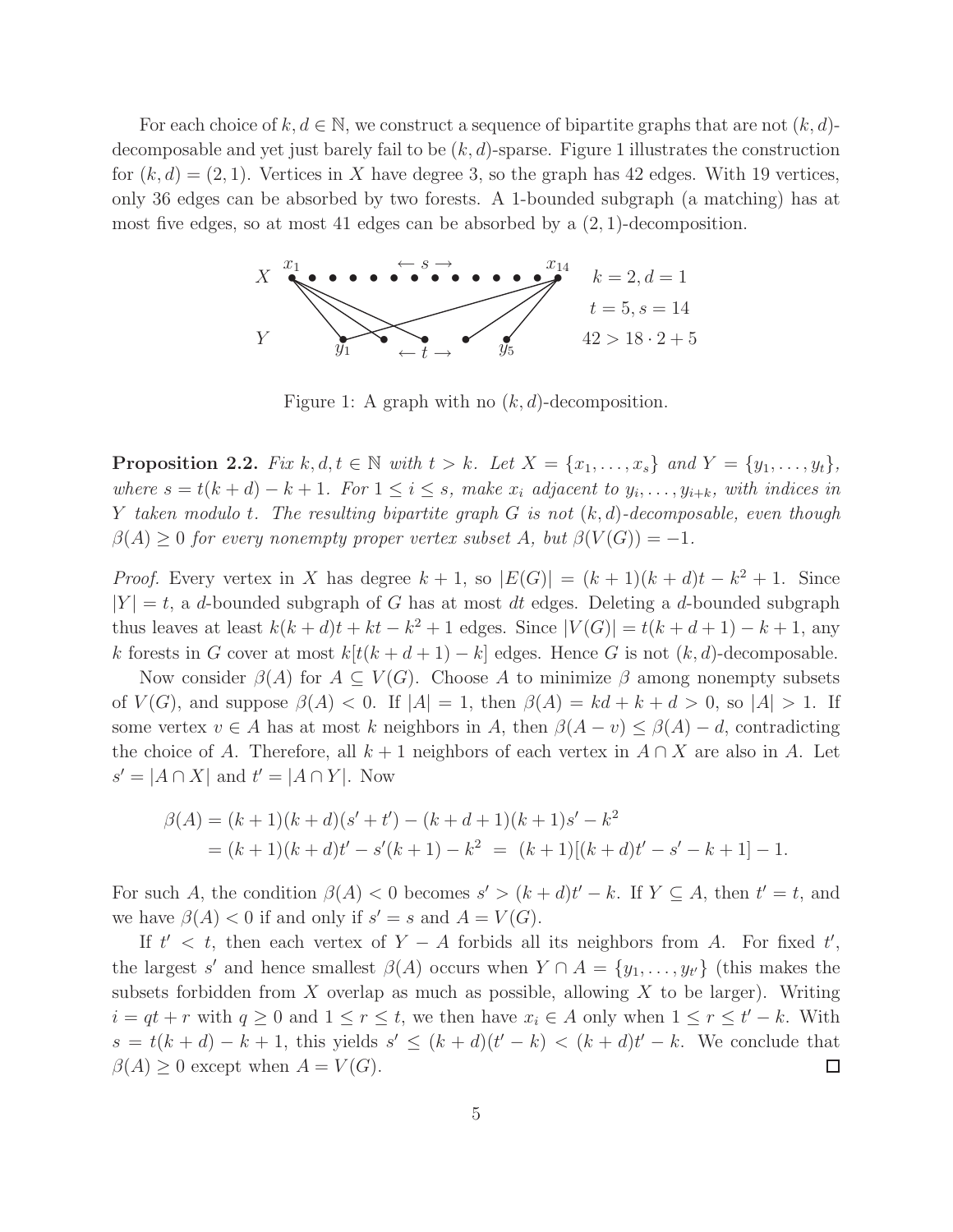Using  $k^2$  as the additive term in the definition of  $\beta$  has enabled us to construct a non- $(k, d)$ -decomposable graph with the smallest possible failure of  $(k, d)$ -sparseness.

Theorem 1.2 allows degree d at each vertex in the special subgraph. We prove the theorem in a seemingly more general form to facilitate the inductive proof and avoid the discharging method, considering varying "capacitites" at vertices. Lemma 4.7 will show that the more general form is equivalent to Theorem 1.2.

Definition 2.3. Fix positive integers d and k. A *capacity function* on a graph G is a function  $f: V(G) \to \{0, \ldots, d\}$ . A  $(k, f)$ -decomposition of G decomposes it into k forests and a graph D such that each vertex v has degree at most  $f(v)$  in D. For each vertex set A in G, let

$$
\beta_f(A) = (k+1) \sum_{v \in A} (k + f(v)) - (k+1+d) ||A|| - k^2.
$$
 (2)

A capacity function f on G is feasible if  $\beta_f(A) \geq 0$  for all nonempty  $A \subseteq V(G)$ .

When  $f(v) = d$  for all  $v \in V(G)$ , the value of  $\beta_f(A)$  in (2) reduces to the value of  $\beta(A)$ in (1), and the condition for feasibility of f becomes the condition for  $(k, d)$ -sparseness of G.

Capacity functions can reserve an edge uv for use in  $D$ : we delete uv and reduce the capacity of its endpoints. In order to reduce the problem to a case where we can show feasibility of the reduced function  $f'$  on  $G - uv$ , we will apply the induction hypothesis to various subgraphs of G obtained by contraction or deletion of subgraphs.

**Definition 2.4.** For  $B \subseteq V(G)$ , let  $G_B$  denote the graph obtained by contracting B into a new vertex z. Let  $f|_B$  denote the restriction of f to B.



Figure 2: Feasibility of contractions.

Note that the degree of z in  $G_B$  is the number of edges joining B to  $V(G) - B$  in G. Edges of G with both endpoints in B disappear.

**Lemma 2.5.** If f is a feasible capacity function on  $G$ , and  $B$  is a proper subset of  $V(G)$  $such that |B| \geq 2 and \beta_f(B) \leq k$ , then  $f^*$  is a feasible capacity function on  $G_B$ , where  $f^*(z) = 0$  *and*  $f^*$  *agrees with*  $f$  *on*  $V(G) - B$ *.* 

*Proof.* Consider  $A \subseteq V(G_B)$ . If  $z \notin A$ , then  $\beta_{f^*}(A) = \beta_f(A) \geq 0$ . When  $z \in A$ , we compare  $\beta_{f^*}(A)$  with  $\beta_f(A')$ , where  $A' = (A - \{z\}) \cup B$  (see Figure 2). Every edge in  $G[A']$  appears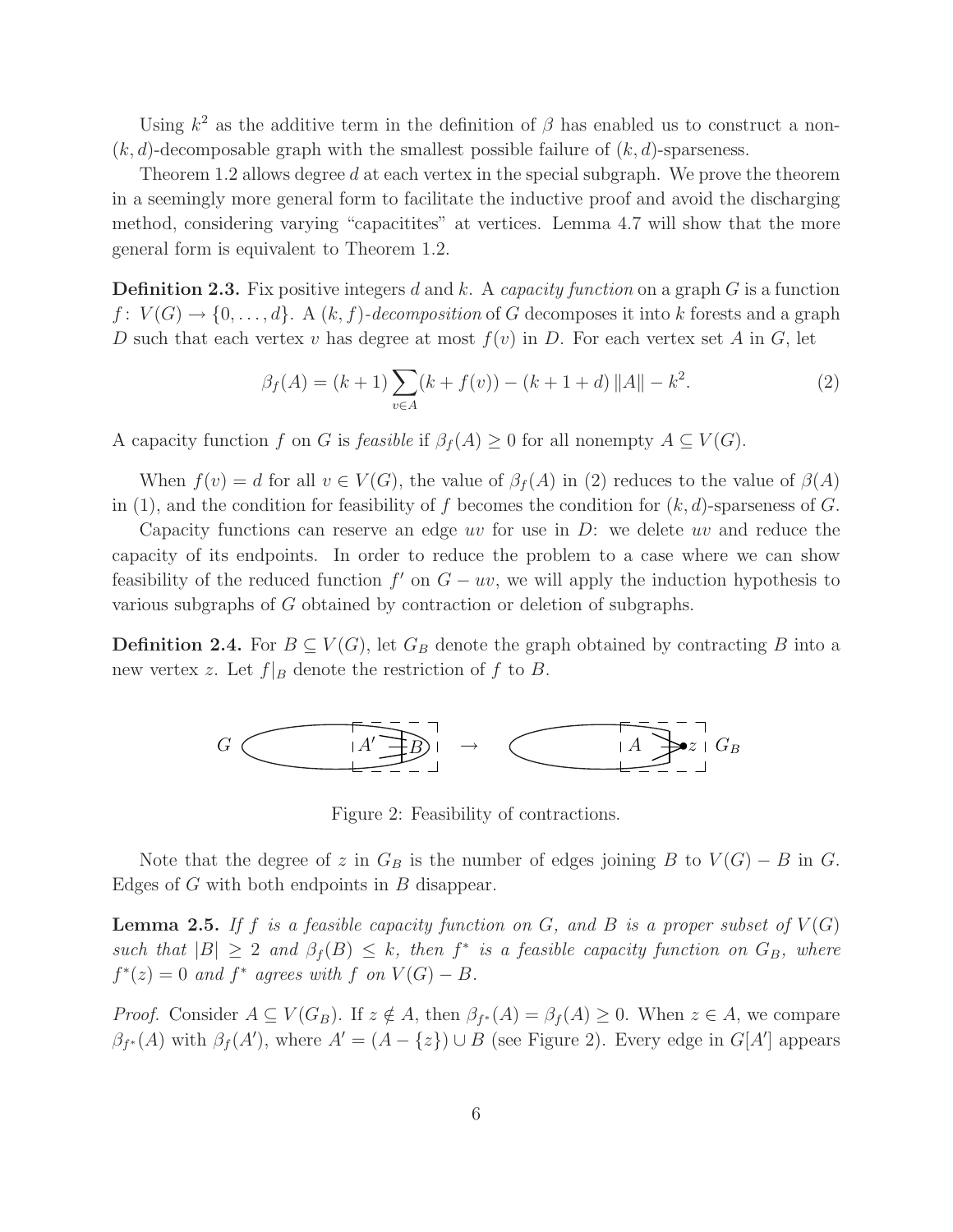in  $G_B[A]$  or  $G[B]$ ; hence the edges contribute the same to both sides of the equation below. Comparing the terms for constants and the terms for vertices (using  $f^*(z) = 0$ ) yields

$$
\beta_f(A') = \beta_{f^*}(A) - (k+1)k + \beta_f(B) + k^2.
$$

If  $\beta_f(B) \leq k$ , then  $\beta_{f^*}(A) \geq \beta_f(A') \geq 0$ .

**Definition 2.6.** When writing  $(F, D)$  for a decomposition of a graph, the subgraph F will denote a union of k forests.

Lemma 2.7. *Let* f *be a capacity function on a graph* G*, and let* B *be a proper subset of*  $V(G)$ *. If*  $G[B]$  *is*  $(k, f|_B)$ *-decomposable and*  $G_B$  *is*  $(k, f^*)$ *-decomposable, where*  $f^*$  *is defined from* f *as in Lemma 2.5, then* G *is* (k, f)*-decomposable.*

*Proof.* Let  $(F, D)$  be a  $(k, f|_B)$ -decomposition of  $G[B]$ , and let  $(F', D')$  be a  $(k, f^*)$ -decomposition of  $G_B$ . Each edge of G is in  $G[B]$  or  $G_B$ , becoming incident to z in  $G_B$  if it joins B to  $V(G) - B$  in G. View  $(F \cup F', D \cup D')$  as a decomposition of G by viewing edges incident to z in  $F'$  as corresponding edges in  $G$ .

The resulting decomposition is a  $(k, f)$ -decomposition of G. Since  $f^*(z) = 0$ , vertex z has degree 0 in D', and all edges joining B to  $V(G) - B$  lie in F'. Hence the restrictions from f are satisfied by  $D \cup D'$ . For each forest  $F_i$  among the k forests in F, its union with the corresponding forest  $F_i'$  in  $F'$  is still a forest, since otherwise contracting the portion in  $F_i$  of a resulting cycle would yield a cycle through z in  $F'_i$  when viewed as a forest in  $G'$ .

When  $\beta_f$  is small on some nontrivial subset, we will use Lemmas 2.5 and 2.7 to produce the  $(k, f)$ -decomposition. Otherwise, when u and v are adjacent and have positive capacity, we will apply the induction hypothesis to  $G - uv$  with their capacity reduced. That leaves the case where the vertices with positive capacity are independent; in this case a  $(k, f)$ decomposition consists of k forests, and Nash-Williams' Arboricity Theorem applies.

**Theorem 2.8.** If  $d > k$  and G is a graph with a feasible capacity function f, then G is (k, f)*-decomposable.*

*Proof.* We use induction on the number of vertices plus the number of edges; the statement is trivial when there are at most k edges. Hence we may assume  $|E(G)| > k$ .

If  $\beta_f(B) \leq k$  for some proper subset B of  $V(G)$  with  $|B| \geq 2$ , then the capacity function  $f^*$  on  $G_B$  that agrees with f except for  $f^*(z) = 0$  is feasible, by Lemma 2.5. Since  $G[B]$ is an induced subgraph of G, the restriction of f to B is feasible on  $G[B]$ . Since  $G_B$  and  $G[B]$  are smaller than G, by the induction hypothesis  $G_B$  is  $(k, f|_B)$ -decomposable and  $G_B$ is  $(k, f^*)$ -decomposable. By Lemma 2.7, G is  $(k, f)$ -decomposable.

Hence we may assume that  $\beta_f(B) \geq k+1$  when  $B \subset V(G)$  and  $|B| \geq 2$ . Let  $S = \{v \in V(G) | \text{and } |F| \geq 2\}$  $V(G)$ :  $f(v) > 0$ . If S has adjacent vertices u and v, then let f' be the capacity function on

 $\Box$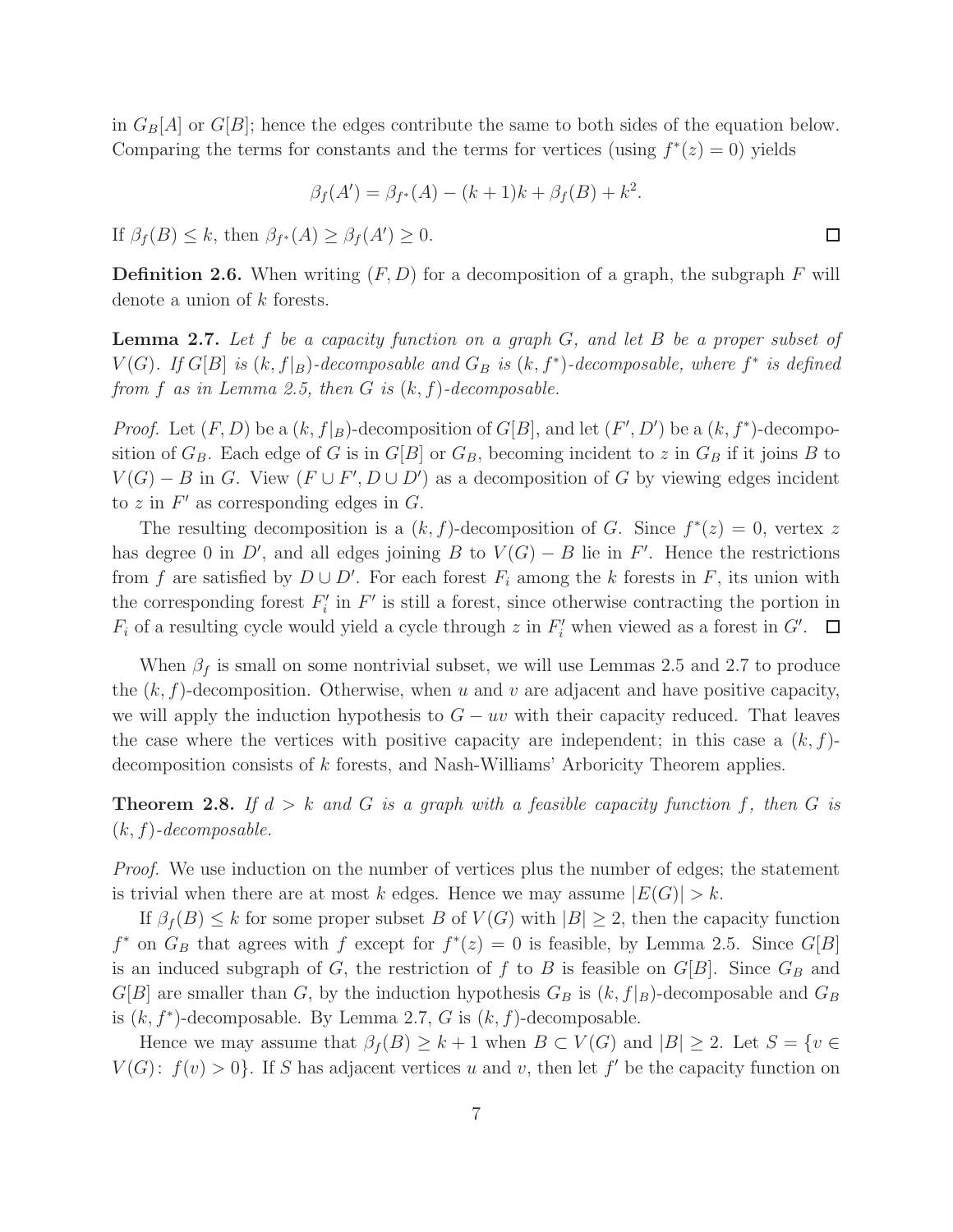$G - uv$  that agrees with f except for  $f'(u) = f(u) - 1$  and  $f'(v) = f(v) - 1$ . If f' is feasible, then since  $G - uv$  is smaller than G, it has a  $(k, f')$ -decomposition, and we add uv to the degree-bounded subgraph to obtain a  $(k, f)$ -decomposition of G.

To show that f' is feasible, consider  $A \subseteq V(G') = V(G)$ . If  $u, v \notin A$ , then  $\beta_{f'}(A) = \beta_f(A)$ . If  $u, v \in A$ , then the reduction in f and loss of one edge yield  $\beta_{f'}(A) = \beta_f(A) - 2(k+1) +$  $(k + d + 1) \geq \beta_f(A)$ , where the last inequality uses  $d > k$ . If exactly one of  $\{u, v\}$  is in A, then A is a proper subset of  $V(G)$ . If  $|A| \geq 2$ , then  $\beta_{f'}(A) = \beta_f(A) - (k+1) \geq 0$ . If  $|A| = 1$ , then  $\beta_{f'}(A) \geq k$ , since G' has no loops.

Hence we may assume that S is independent. In this case, we decompose  $G$  into k forests, yielding a  $(k, f)$ -decomposition of G in which the f-bounded subgraph has no edges. If no such decomposition exists, then by Nash-Williams' Theorem  $V(G)$  has a minimal subset A such that  $||A|| \ge k(|A|-1)+1$  (note that  $|A| \ge 2$ ). By the minimality of A, every vertex of A has at least  $k+1$  neighbors in A. Let  $A' = S \cap A$ . Since S is independent,  $||A|| \ge (k+1) |A'|$ . Taking  $k+1$  times the first lower bound on ||A|| plus d times the second yields

$$
(k+1+d) \|A\| \ge (k+1)k(|A|-1) + (k+1) + d(k+1) |A'|.
$$

Now we compute

$$
\beta_f(A) = (k+1)k |A| + (k+1) \sum_{v \in A'} f(v) - (k+d+1) ||A|| - k^2
$$
  
\n
$$
\le (k+1)k |A| + (k+1)d|A'| - (k+1)k(|A|-1) - (k+1) - d(k+1) |A'| - k^2
$$
  
\n
$$
= (k+1)k - (k+1) - k^2 = -1.
$$

 $\Box$ This contradicts the feasibility of  $f$ , and hence the desired decomposition of  $G$  exists.

## 3  $(k, d)^*$ -decomposition for  $d \leq k+1$

The capacity function f in Section 2 controls vertex degrees to facilitate inductive construction of a  $(k, d)$ -decomposition, but it cannot prevent creation of cycles when we return a deleted edge. We introduce another property to do this.

**Definition 3.1.** A *strong*  $(k, f)^*$ -decomposition is a  $(k, f)^*$ -decomposition in which each component of the degree-bounded forest contains at most one vertex v such that  $f(v) < d$ .

We will now apply the induction hypothesis to  $G - uv$  with reduced capacity function  $f'$  only when at least one endpoint of uv has capacity d. In  $G - uv$ , these endpoints will be the only vertices with capacity less than  $d$  in their components in  $D$ . We will thus be able to add uv to D without introducing cycles. Since u or v has capacity d in  $f$ , the resulting decomposition of  $G$  is also strong. This approach will reduce the problem to the case where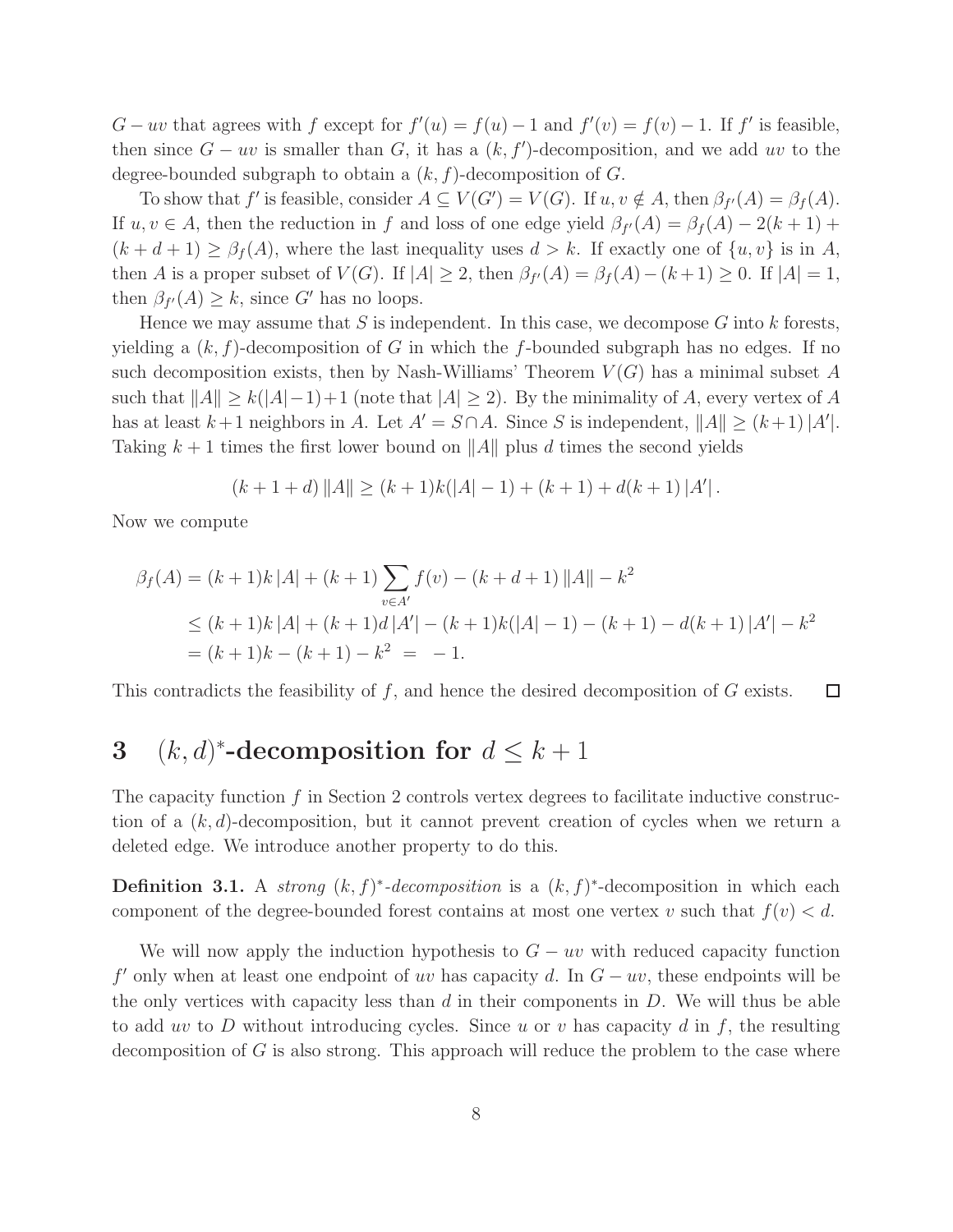no edge joins a vertex with capacity  $d$  to a vertex with positive capacity; in this case we will decompose G into k forests as in the final step of Theorem 2.8.

We must also strengthen the sparseness condition. If G consists of two vertices and an edge of multiplicity  $k + 2$ , and  $f(u) = f(v) = d$ , then  $\beta(A) \geq 0$  for all A, but G does not decompose into  $k+1$  forests. Another auxiliary function will exclude such examples.

**Definition 3.2.** Given a capacity function f on  $V(G)$  using capacities at most d, let  $S =$  $\{v \in V(G): f(v) = d\}$ . For  $A \subseteq V(G)$ , let  $f(A) = \sum_{v \in A} f(v)$  and  $\hat{f}(A) = \min\{f(x): x \in A\}$ . Define  $\alpha_f$  and  $\beta_f^*$  on subsets of G as follows:

$$
\alpha_f(A) = k |A| - k - ||A|| + |A \cap S|,
$$
  
\n
$$
\beta_f^*(A) = (2k + 2 - d)k |A| + (k + 1)(f(A) - 2 ||A||) - (k - 1)(2k + 2 - d).
$$

Say that f is *strongly feasible* when  $\beta_f^*(A) > 0$  and  $\alpha_f(A) \geq 0$  for all nonempty  $A \subseteq V(G)$ , with strict inequality  $\alpha_f(A) > 0$  whenever  $A \subseteq S$ .

The condition on  $\alpha_f$  is necessary for a strong  $(k, f)^*$ -decomposition. Requiring  $\alpha_f(A) \geq 0$ allows A to induce k forests plus  $|A \cap S|$  edges in the last forest. However, the last forest cannot have |A| edges within A, so when  $A \subseteq S$  we must require  $\alpha_f(A) > 0$ .

With these definitions, we can state the main result of this section.

**Theorem 3.3.** If  $d \leq k+1$  and f is a strongly feasible capacity function on a graph G, then G has a strong  $(k, f)^*$ -decomposition.

To compare with fractional arboricity, the condition  $Arb(G) \leq k + \frac{d}{2k+2}$  is equivalent to

$$
(2k+2-d)k |A| + (k+1)(d|A| - 2 ||A||) - k(2k+2) - d \ge 0 \quad \text{for } A \subseteq V(G).
$$

When  $f(v) = d$  for all v, this condition becomes  $\beta_f^*(A) \geq 2k + kd + 2$  for  $A \subseteq V(G)$ , which is more restrictive than strong feasibility.

**Corollary 3.4.** Arb $(G) \leq k + \frac{d}{2k+2}$  guarantees that G is  $(k, d)^*$ -decomposable. In particular, *the NDT Conjecture holds when*  $d = k + 1$ *.* 

*Proof.* We have observed that  $Arb(G) \leq k + \frac{d}{2k+2}$  implies  $\beta_f^*(A) > 0$  for all A when  $f(v) = d$ for all v. With this capacity function,  $|A \cap S| = |A|$  for all  $A \subseteq V(G)$ , and the condition  $\alpha_f(A) \geq 1$  (since  $A \subseteq S$ ) becomes  $||A|| \leq (k+1)(|A|-1)$ , which is true for all A when  $Arb(G) < k+1$ . Hence Theorem 3.3 applies.

When  $d = k + 1$ , we have  $d + k + 1 = 2k + 2$ , so  $Arb(G) \leq k + \frac{d}{k + d + 1}$  is sufficient.  $\Box$ 

We next prove a useful bound on  $\beta_f^*$  in terms of  $\alpha_f$  for the case  $d \leq k+1$ .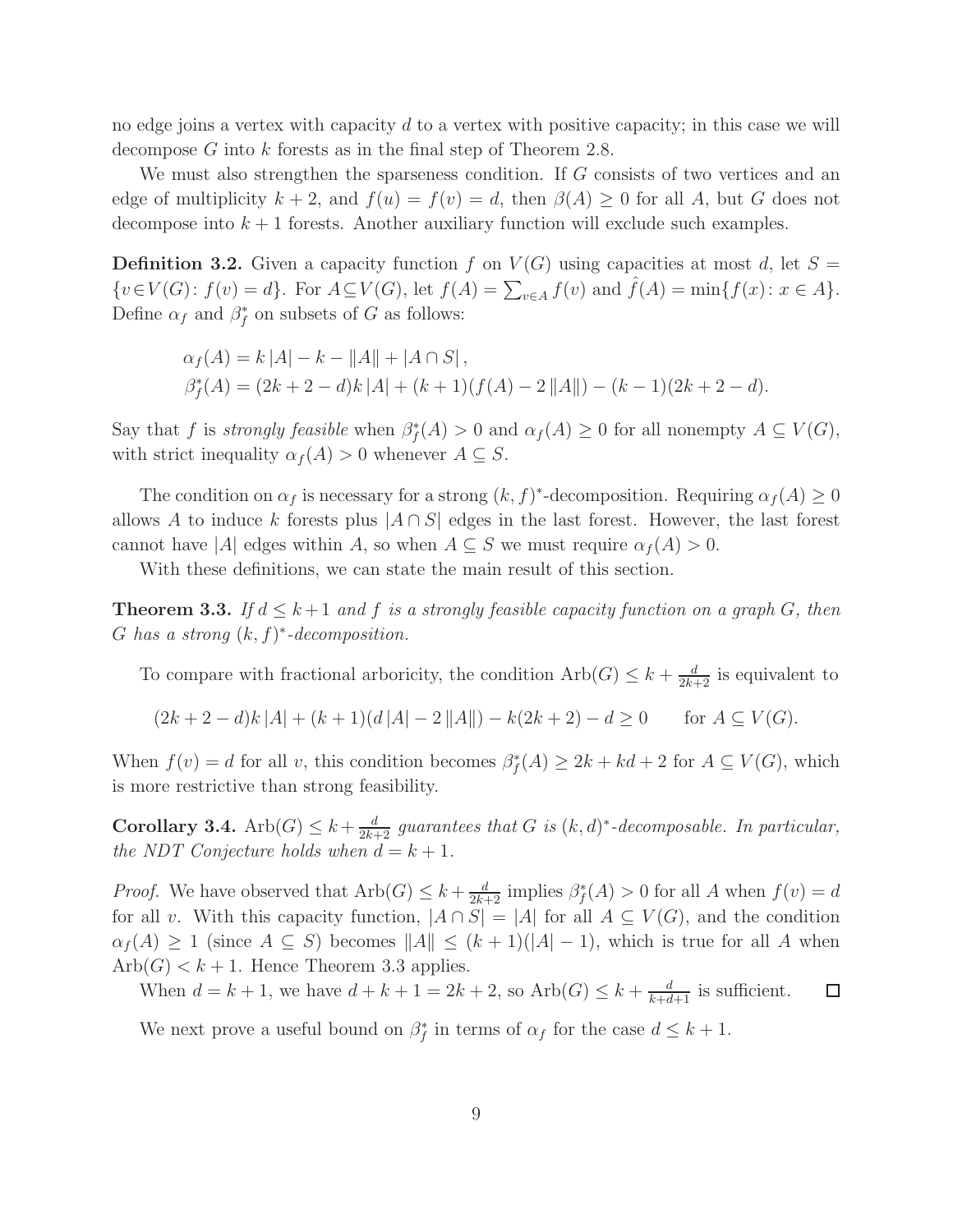**Lemma 3.5.** *Given*  $d \leq k + 1$ , a capacity function f on a graph G, and a set  $A \subseteq V(G)$ *with*  $|A| \geq 2$ *,* 

$$
\beta_f^*(A) \le (k+1)[2\alpha_f(A) + \hat{f}(A) - |A \cap S| + 1].
$$

*In particular, if*  $\alpha_f(A) \leq 0$  *and*  $\beta_f^*(A) > 0$  *with*  $A \not\subseteq S$ *, then*  $f(x) \geq |A \cap S|$  *for all*  $x \in A$ *. Proof.* Substituting  $||A|| = k |A| - k - \alpha_f(A) + |A \cap S|$  into the formula for  $\beta_f^*(A)$  yields

$$
\beta_f^*(A) = -dk |A| + (k+1)[2\alpha_f(A) + f(A) - 2|A \cap S|] + (2k+2) + d(k-1).
$$

Summing capacities over  $x \in A$  yields  $f(A) \leq (d-1)|A| + |A \cap S| + \hat{f}(A) - (d-1)$  (the inequality is strict when  $A \subseteq S$ ). Substituting this into the formula above yields

$$
\beta_f^*(A) \le -dk |A| + (k+1)(d-1) |A| + (k+1)[2\alpha_f(A) + \hat{f}(A) - |A \cap S|] + 3k + 3 - 2d
$$
  
= (k+1)[2\alpha\_f(A) + \hat{f}(A) - |A \cap S|] + (d - k - 1) |A| + 3k + 3 - 2d  

$$
\le (k+1)[2\alpha_f(A) + \hat{f}(A) - |A \cap S|] + k + 1,
$$

where the last inequality uses  $|A| \geq 2$  and  $d \leq k+1$ .

We need analogues of Lemmas 2.5 and 2.7, with  $G_B$  as defined in Section 2.

**Lemma 3.6.** For  $d \leq k+1$ , let f be a strongly feasible capacity function on G, and let B *be a proper subset of*  $V(G)$  *with*  $|B| \geq 2$ *. Define*  $f^*$  *and*  $\bar{f}$  *on*  $G_B$  *by*  $f^*(z) = \hat{f}(B) - |B \cap S|$ *and*  $\bar{f}(z) = 0$ , letting both functions agree with f on  $V(G) - B$ . If  $\alpha_f(B) = 0$ , then  $f^*$  is *strongly feasible. If*  $\beta_f^*(B) \leq k+1$ *, then*  $\overline{f}$  *is strongly feasible.* 

*Proof.* First consider the case  $\alpha_f(B) = 0$ . As observed in Lemma 3.5,  $\hat{f}(B) \geq |B \cap S|$  when  $\alpha_f(B) = 0$ . Hence  $f^*(z) \geq 0$ , so  $f^*$  is a capacity function. Since f is strongly feasible and  $\alpha_f(B) = 0$ , we have  $\beta_f^*(B) > 0$  and  $B \nsubseteq S$ . Since  $\hat{f}(B) = d$  only if  $B \subseteq S$ , we must have  $f^*(z) < d$ , so the set S is the same for  $f^*$  and f.

If  $z \notin A \subseteq V(G_B)$ , then  $\beta_{f^*}^*(A) = \beta_f^*(A)$  and  $\alpha_{f^*}(A) = \alpha_f(A)$ . When  $z \in A$ , we compute  $\alpha_{f^*}(A)$  and  $\beta_{f^*}^*(A)$  from  $\alpha_f(A')$  and  $\beta_f^*(A')$ , where  $A' = (A - \{z\}) \cup B$ . As in Lemma 2.5,  $|A'| = |A| - 1 + |B|$  and  $||A'|| = ||A|| + ||B||$ , where  $||A||$  counts edges in  $G_B$ . Hence

$$
\alpha_f(A') = \alpha_{f^*}(A) + \alpha_f(B);
$$
  
\n
$$
\beta_f^*(A') = \beta_{f^*}^*(A) + \beta_f^*(B) - (k+1)f^*(z) - (2k+2-d).
$$

Since  $\alpha_f(B) = 0$ , we obtain  $\alpha_{f^*}(A) = \alpha_f(A') \geq 0$ , as desired since  $f^*(z) < d$ . By Lemma 3.5,  $\alpha_f(B) = 0$  implies  $\beta_f^*(B) \le (k+1)[\hat{f}(B) - |B \cap S| + 1] = (k+1)f^*(z) + (k+1)$ . Now  $\beta_{f^*}^*(A) \geq \beta_f^*(A') + k + 1 - d \geq \beta_f^*(A') > 0.$ 

For  $\bar{f}$ , again it suffices to check A with  $z \in A \subseteq V(G_B)$  and let  $A' = (A - \{z\}) \cup B$ . Now

$$
\beta_f^*(A') = \beta_f^*(A) + \beta_f^*(B) - (2k + 2 - d) \le \beta_f^*(A),
$$

where we have used  $\beta_f^*(B) \leq k+1$ ,  $\bar{f}(z) = 0$ , and  $k+1-d \geq 0$ . We also need  $\alpha_{\bar{f}}(A) \geq 0$ . With  $\beta_{\bar{f}}^*(A) \geq \beta_f^*(A') > 0$  and  $\bar{f}(z) = 0$ , this follows from Lemma 3.5. □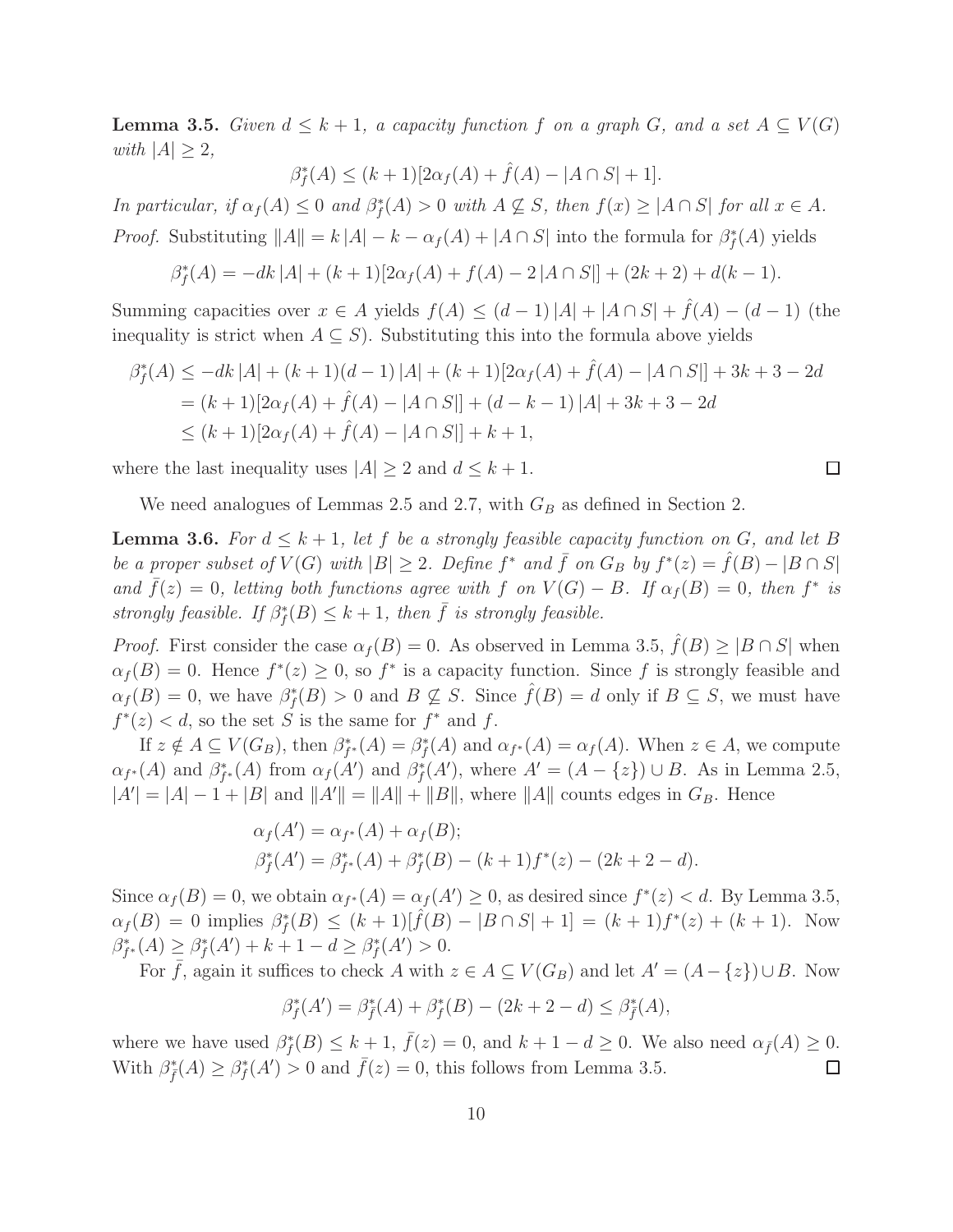**Lemma 3.7.** Let f be a capacity function on  $G$ , and let  $B$  be a proper subset of  $V(G)$  with  $|B| \geq 2$ . If  $G[B]$  *is strongly*  $(k, f|_B)^*$ -decomposable and  $G_B$  *is strongly*  $(k, f^*)^*$ -decomposable, *with* f <sup>∗</sup> *defined from* f *as in Lemma 3.6, then* G *is strongly* (k, f) ∗ *-decomposable.*

*Proof.* Let  $(F, D)$  be a strong  $(k, f|_B)^*$ -decomposition of  $G[B]$ , and let  $(F', D')$  be a strong  $(k, f^*)^*$ -decomposition of  $G_B$ . Each edge of G is in  $G[B]$  or  $G_B$ , becoming incident to z in  $G_B$  if it joins B to  $V(G) - B$  in G. Viewing F' and D' as subgraphs of G, we show that  $(F \cup F', D \cup D')$  is a strong  $(k, f)^*$ -decomposition of G.

As in Lemma 2.7, the union of any forest  $F_i$  in F with the corresponding forest  $F'_i$  in  $F'$ is still a forest, since otherwise contracting the portion in  $F_i$  of a resulting cycle would yield a cycle through z in  $F'_i$  when viewed as a forest in G'. This argument applies also to  $D \cup D'$ .

Recall that  $S = \{v \in V(G): f(v) = d\}$ . If  $\hat{f}(B) = d$ , then  $B \subseteq S$ ; we conclude that  $f^*(z) < d$ . Since  $(F', D')$  is a strong  $(k, f^*)^*$ -decomposition,  $f^*(z) < d$  implies that vertices other than z in its component in D' lie in S. Therefore, each component of  $D \cup D'$  in G has at most one vertex outside S.

Since  $D \subseteq G[B]$  and each component of D has at most one vertex outside S, each vertex v of B has at most  $|B \cap S|$  neighbors in D. By the definition of  $f^*(z)$ , vertex v gains at most  $\hat{f}(B) - |B \cap S|$  neighbors in D'; together it has at most  $f(v)$  neighbors in  $D \cup D'$ .

Proof of Theorem 3.3: *If* d ≤ k + 1 *and* f *is a strongly feasible capacity function on a graph* G*, then* G *has a strong* (k, f) ∗ *-decomposition.*

*Proof.* We use induction on  $|V(G)| + |E(G)|$ ; statement is trivial when  $|E(G)| \leq k$ . Hence we may assume  $|E(G)| > k$ . Recall that  $S = \{v \in V(G): f(v) = d\}$ . Let  $R = \{v \in V(G): f(v) = d\}$ .  $V(G)$ :  $f(v) = 0$ , and let  $T = V(G) - S - R$ . We prove:

> If G has no strong  $(k, f)^*$ -decomposition, then G has no edge uv with  $u \in S$  and  $v \in S \cup T$ . (\*)

Suppose that G has such an edge uv. We choose uv with  $v \in T$  if possible; otherwise,  $v \in S$ . Let  $G' = G - uv$ , and let f' be the capacity function on G' that agrees with f except for  $f'(u) = f(u) - 1$  and  $f'(v) = f(v) - 1$ . Note that  $u \notin \{x : f'(x) = d\}$ . If we can show that  $f'$  is strongly feasible, then since  $G - uv$  is smaller than  $G$ , it has a strong  $(k, f')^*$ -decomposition  $(F, D)$ . Since  $f'(u) < d$  and  $f(u) = d$ , adding the edge uv to D yields a strong  $(k, f)^*$ -decomposition of G.

To prove (\*), it thus suffices to show that  $f'$  is strongly feasible. We consider  $\alpha_{f'}(A)$  and  $\beta_{f'}^*(A)$ . If  $|A| = 1$ , then  $\alpha_{f'}(A) = |A \cap S|$  (positive if  $A \subseteq S$ ). Also,  $\beta_{f'}^*(A) = (2k + 2 - d) +$  $(k+1)f(A) \geq 2k+2-d > 0$ , since  $d \leq k+1$ .

Next consider  $A = V(G)$ . Since  $u, v \in A$ , we have  $\beta_{f'}^*(A) = \beta_f^*(A) > 0$ . Also,  $\alpha_{f'}(A) <$  $\alpha_f(A)$  requires  $u, v \in S$ . Not all vertices satisfy  $f'(x) = d$ , since  $f'(u) < d$ . Therefore, having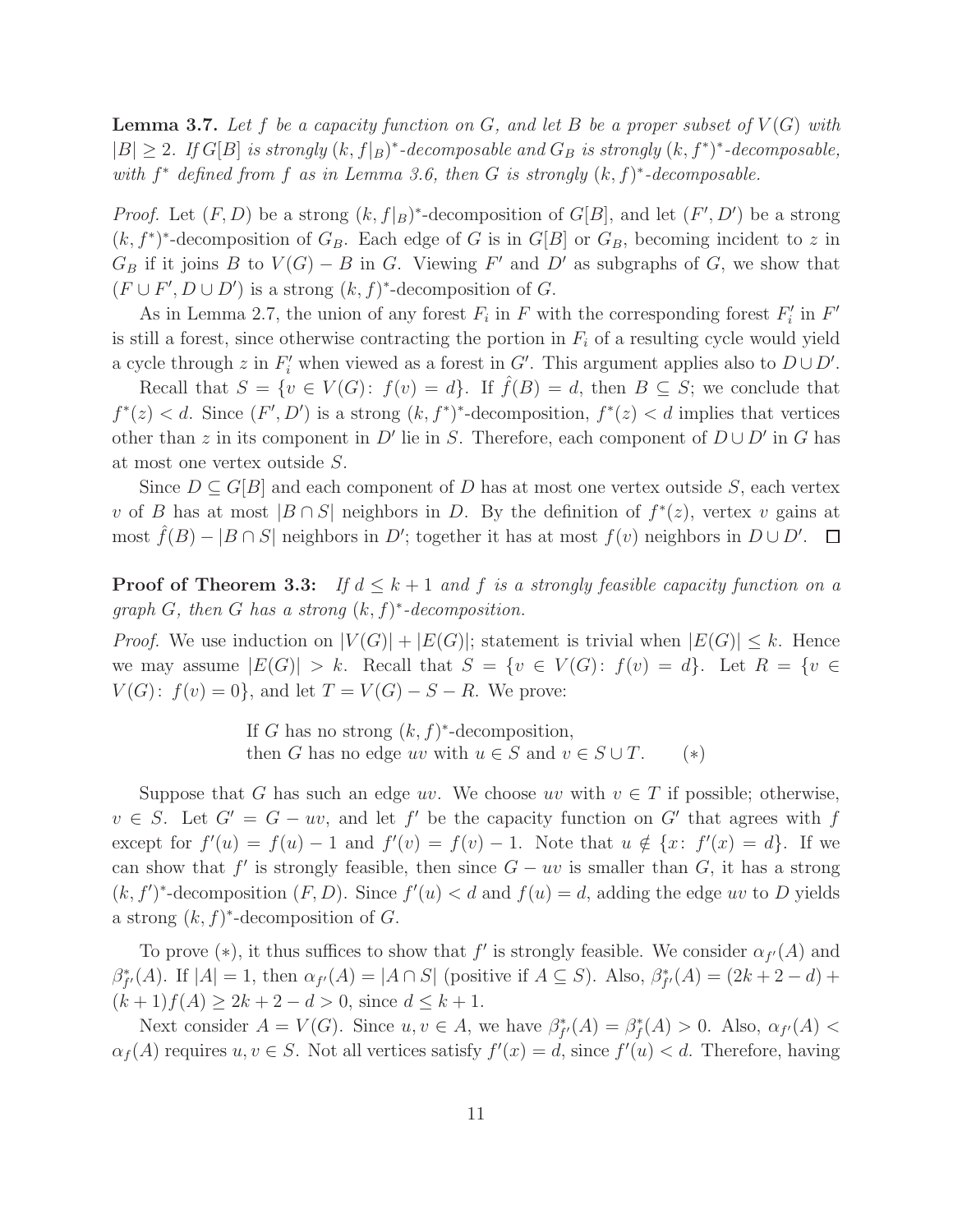$\alpha_f(A) \geq 1$  and  $\alpha_{f'}(A) \geq 0$  suffices, so we may assume that  $\alpha_f(A) = 0$ . With  $A = V(G)$  and  $u, v \in S$ , the choice of uv in defining f' implies that no edges join S and T. Since  $\alpha_f(A) = 0$ implies  $A \nsubseteq S$ , we have  $R \cup T \neq \emptyset$ . If  $R \neq \emptyset$ , then  $f(A) = 0$ , contradicting Lemma 3.5. Hence  $R = \emptyset$ . Since no edges join S and T, now G is disconnected, and we can combine strong decompositions of the components obtained from the induction hypothesis.

Finally, suppose  $2 \leq |A| < |V(G)|$ . If  $\alpha_f(A) = 0$ , then the capacity function  $f^*$  on  $G_A$ that agrees with f except for  $f^*(z) = \hat{f}(A) - |A \cap S|$  is strongly feasible, by Lemma 3.6. Also, the restriction of f to A is strongly feasible on  $G[A]$ . Since  $G_A$  and  $G[A]$  are smaller than G, by the induction hypothesis  $G[A]$  is strongly  $(k, f|_A)^*$ -decomposable and  $G_A$  is strongly  $(k, f^*)^*$ -decomposable. By Lemma 3.7, G is strongly  $(k, f)^*$ -decomposable.

Hence we may assume that  $\alpha_f(A) > 0$ . If  $\alpha_{f'}(A) < \alpha_f(A)$ , then u or v is in  $A \cap S$ , and the difference is at most 1. Hence  $\alpha_{f'}(A) \geq 0$ , which is good enough since  $f'(u)$ ,  $f'(v) < d$ . If  $\beta_{f'}^*(A) > 0$ , then A causes no problem.

Otherwise,  $\beta_f^*(A) \leq k+1$ , since reduction of  $\beta^*$  requires  $|A \cap \{u, v\}| = 1$ , and the reduction is then by  $k + 1$ . Now Lemma 3.6 implies that  $\bar{f}$  is strongly feasible on  $G_A$ , where  $\bar{f}(z) = 0$  and otherwise  $\bar{f}$  agrees with f. By the induction hypothesis,  $G_A$  has a strong  $(k, \bar{f})^*$ -decomposition  $(F, D)$ , and  $G[A]$  has a strong  $(k, f|_A)^*$ -decomposition  $(F', D')$ . As in Lemma 3.7,  $(F \cup F', D \cup D')$  is a strong  $(k, f)^*$ -decomposition of G; since z is isolated in D, the components of  $D'$  do not extend.

Hence we may assume that S is independent and that no edge joins  $S$  and  $T$ . As in Theorem 2.8, we claim that G decomposes into k forests, completing the desired decomposition. Otherwise, we find a set A such that  $\beta_f^*(A) \leq 0$ , contradicting strong feasibility. Note that  $\beta_f^*(A) = (2k + 2 - d)g(A) + h(A)$ , where  $g(A) = k(|A| - 1) - ||A|| + 1$  and  $h(A) = (k+1)f(A) - d||A||.$  It suffices to find A such that  $g(A) \leq 0$  and  $h(A) \leq 0$ .

If  $\Upsilon(G) > k$ , then  $V(G)$  has a minimal subset A such that  $||A|| \ge k(|A| - 1) + 1$ ; that is,  $g(A) \leq 0$ . Minimality implies that every vertex of A has at least  $k+1$  neighbors in A.

If  $A \cap T = \emptyset$ , then  $||A|| \ge (k+1)|A \cap S| = (k+1)f(A)/d$ , which simplifies to  $h(A) \le 0$ . If  $A \subseteq T$ , then  $|A \cap S| = 0$ , so  $\alpha_f(A) = g(A) - 1 < 0$ , contradicting strong feasibility of f.

Hence we may assume that  $A \cap T$  is a nonempty proper subset of A. The minimality of A implies that  $||A - T|| \le k(|A - T| - 1)$ , and hence more than  $k |A \cap T|$  edges of  $G[A]$  are incident to  $T$ . From the independence of  $S$  and the absence of edges joining  $S$  and  $T$ , we now have  $||A|| > (k+1)|A \cap S| + k |A \cap T|$ . Since  $f(v) = d$  for  $v \in S$  and  $f(v) \leq d-1$  for  $v \in T$ , this yields  $||A|| \ge (k+1) \frac{f(A \cap S)}{d} + k \frac{f(A \cap T)}{d-1}$  $\frac{A||I|}{d-1}$ . Multiplying by d, we obtain

$$
d ||A|| \ge (k+1)f(A \cap S) + kf(A \cap T)\frac{d}{d-1} \ge (k+1)f(A),
$$

using  $d/(d-1) \ge (k+1)/k$  and  $f(R) = 0$ . Thus  $h(A) \le 0$ , which as we noted suffices to complete the proof.  $\Box$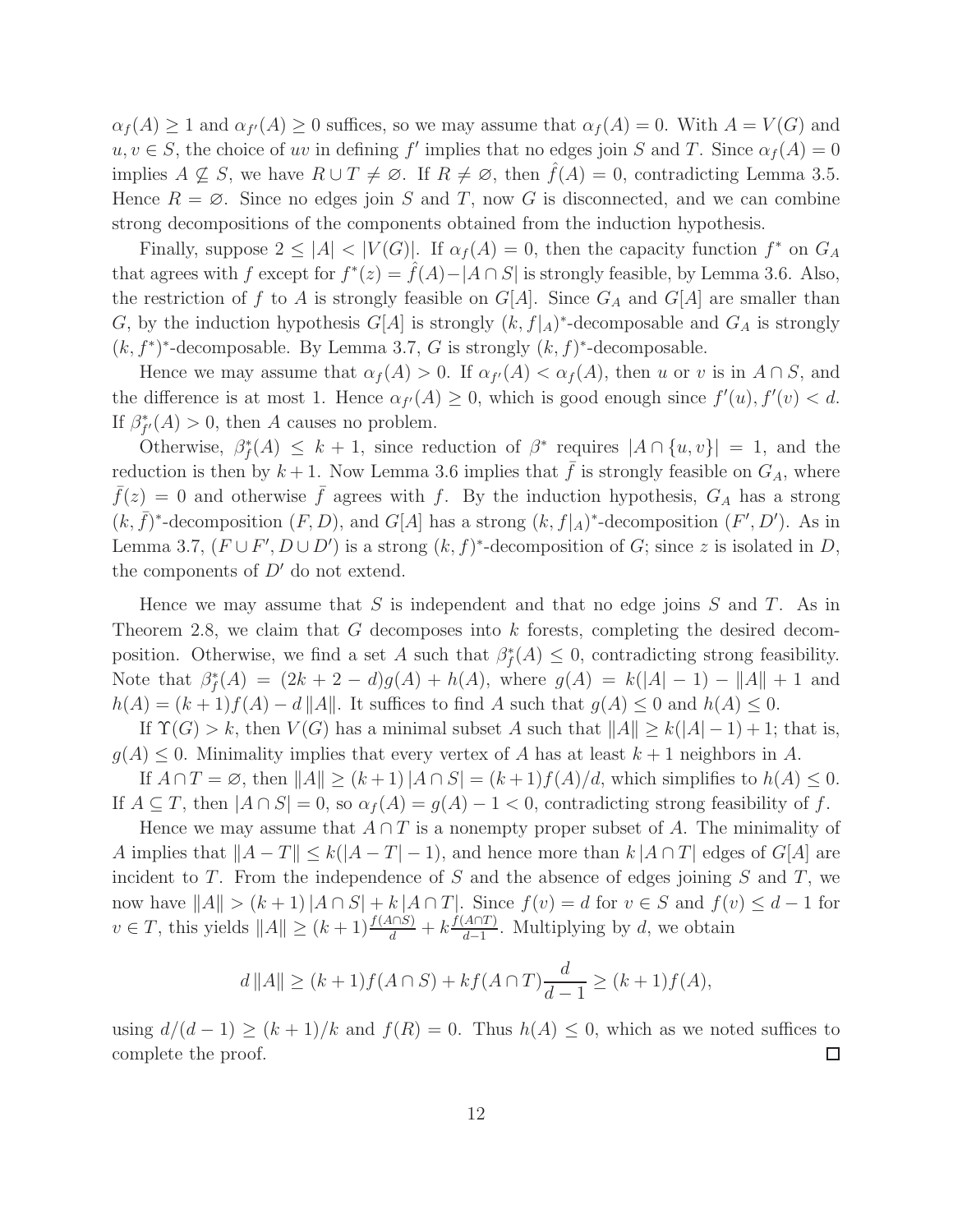## 4 Approach to  $(k, d)^*$ -decomposition

When  $d > k + 1$ , an inequality in the proof of Lemma 3.6 fails, and we need a different approach to  $(k, d)^*$ -decomposition. For  $k = 1$ , the needed sparseness condition reduces to a condition on  $\text{Mad}(G)$ . We will obtain *reducible configurations* (forbidden from minimal counterexamples) and then use the *discharging method* (reallocating vertex degrees) to show that the average degree in a graph avoiding those configurations is higher than assumed.

In this discussion, we modify  $\beta$  by removing the constant term, and we drop the notation for the capacity function because each vertex will have capacity d.

**Definition 4.1.** For a set A of vertices in a graph G, the *sparseness*  $\beta_G(A)$  is defined by

$$
\beta_G(A) = (k+1)(k+d) |A| - (k+d+1) ||A||.
$$

In addition, let  $m_{k,d} = 2k + \frac{2d}{k+d+1}$ .

Note that G is  $(k, d)$ -sparse if and only if  $\beta_G(A) \geq k^2$  for all A. We have noted that  $(\text{Arb}(G) \leq m_{k,d}/2) \Rightarrow ((k,d)$ -sparse)  $\Rightarrow (\text{Mad}(G) < m_{k,d})$ ; here we present an example that separates these conditions. Recall that we allow multiedges in graphs.

**Example 4.2.** Form H from the star  $K_{1,q}$  by replacing each edge with  $k + 1$  parallel edges (see Figure 3). Note that H decomposes into  $k+1$  forests, but only with each forest being  $K_{1,q}$  and having maximum degree q. Since  $Arb(H) = k + 1$ , the NDT Conjecture does not apply (and  $Arb(H) \leq m_{k,q}/2$  is not necessary for  $(k,q)^*$ -decomposition).

Since  $\beta_H(V(H)) = (k+1)(k+d) |V(H)|-(k+d+1) |V(H)| = (k+1)(k+d-q)$ , the graph H is  $(k, d)$ -sparse if and only if  $q \leq d$ , which is precisely when it has a  $(k, d)^*$ -decomposition.

However,  $\text{Mad}(H) = 2(k+1)\frac{q}{q+1}$ , so  $\text{Mad}(H) < m_{k,d}$  when  $q < k+d$ . For  $d < q < k+d$ , this shows that  $\text{Mad}(H) < m_{k,d}$  does not imply  $(k,d)^*$ -decomposition. Note that  $d < q <$  $k + 2$  requires  $k \geq 2$ ; " $(1, d)$ -sparse" and "Mad $(G) < m_{1,d}$ " are equivalent.  $\Box$ 



Figure 3: The graph H when  $q = 4$  and  $k = 2$ .

**Remark 4.3.** It is possible for a  $(k, d)$ -sparse graph to have no decomposition into  $k + 1$ forests. Violating  $\Upsilon(G) \leq k+1$  requires for some r a subgraph having r vertices and more than  $(k + 1)(r - 1)$  edges. If G is also  $(k, d)$ -sparse, then

$$
(k+1)(k+d)r - (k+d+1)[(k+1)(r-1)+1] \geq k^2,
$$

which simplifies to  $r \leq \frac{k(d+1)}{k+1}$ . Thus a  $(k, d)$ -sparse graph with  $\Upsilon(G) > k+1$  must have a small dense subgraph. □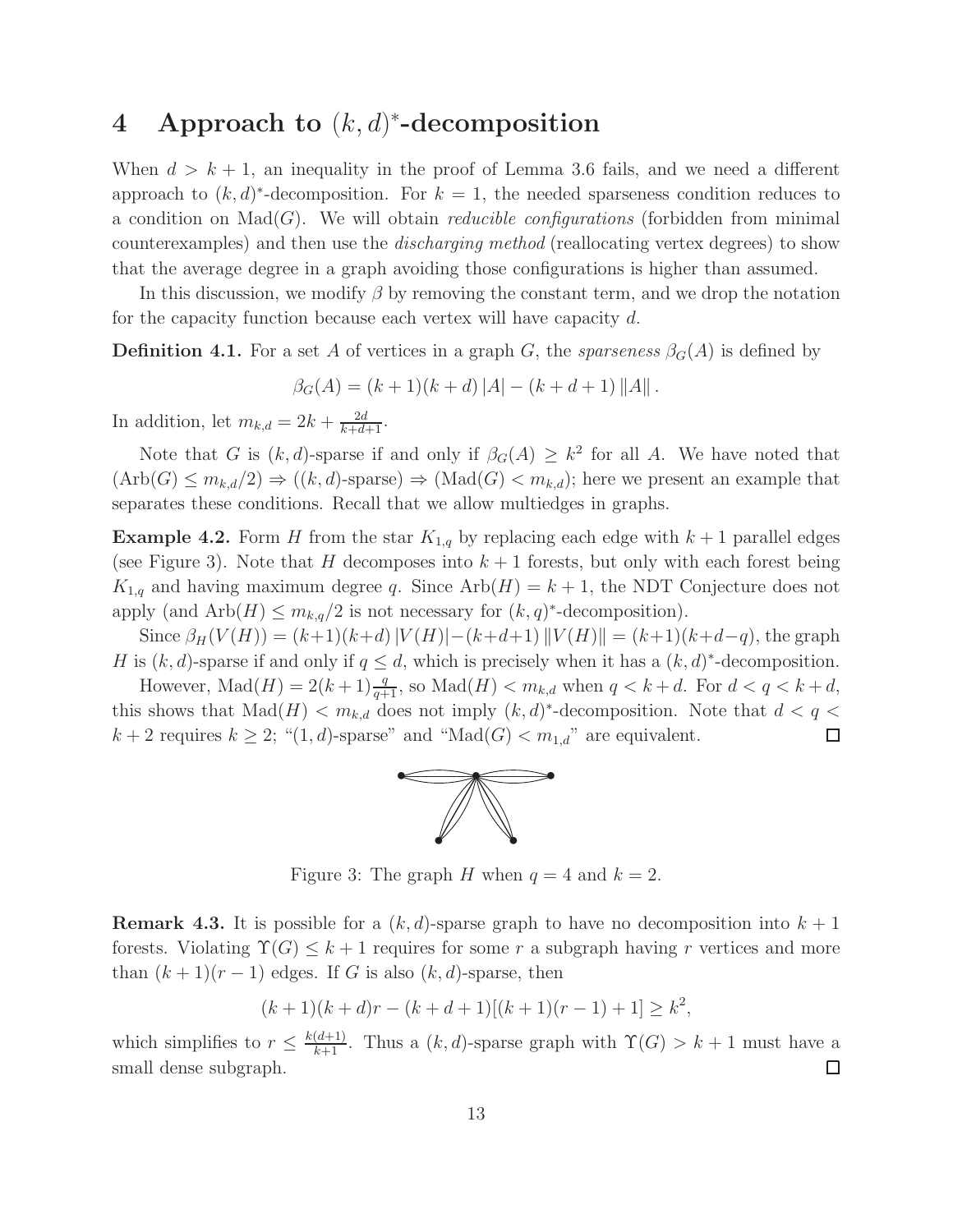Remark 4.3 suggests a strengthening of the NDT Conjecture using sparseness. First we introduce a term for "dense subgraph".

#### **Definition 4.4.** For  $k \in \mathbb{N}$  and a graph G, a set  $A \subseteq V(G)$  is *overfull* if  $||A|| > (k+1)(|A|-1)$ .

Graphs with overfull sets are not  $(k, d)^*$ -decomposable. We have noted that  $Arb(G) \leq$  $m_{k,d}/2$  both implies  $(k, d)$ -sparseness and prohibits overfull sets. By Remark 4.3,  $(k, d)$ sparseness prohibits overfull sets with more than  $\frac{k(d+1)}{k+1}$  vertices. Hence the conjecture below strengthens the NDT Conjecture.

**Conjecture 4.5.** Fix  $k, d \in \mathbb{N}$ . If G is  $(k, d)$ -sparse and has no overfull set with at most  $\frac{k(d+1)}{k+1}$  vertices, then *G* is  $(k, d)^*$ -decomposable.

We will prove Conjecture 4.5 when  $k = 1$  and  $d \leq 6$ . When  $k = 1$  also  $k^2 = 1$ , so  $(k, d)$ sparseness becomes " $\beta_G(A) > 0$  for all A" and is equivalent to  $\text{Mad}(G) < 2 + \frac{2d}{d+2} = m_{1,d}$ . We can then use the discharging method; we will also use properties of submodular functions.

The basic framework of the proof holds for general  $k$ , so we maintain the general language in this section before specializing to  $k = 1$ . We do this to suggest generalization to larger k and because the proofs of these lemmas are as short for general k as they are for  $k = 1$ .

Instead of capacity functions, we use a different device to control vertex degrees. We will show that it is essentially equivalent to reducing capacity on vertices.

**Definition 4.6.** With k and d fixed, a ghost is a vertex of degree  $k + 1$  having only one neighbor (via  $k+1$  edges). *Adding a ghost neighbor* at a vertex v means adding to the graph a vertex of degree  $k + 1$  whose only neighbor is v.

Note that H in Example 4.2 is constructed by adding q ghost neighbors to a single vertex.

Lemma 4.7. *With* k *and* d *fixed, let* v *be a vertex in a graph* G *with a capacity function* f*. Form*  $G'$  *and*  $f'$  *from*  $G$  *and*  $f$  *by adding*  $d - f(v)$  *ghost neighbors at* v *and letting*  $f'$  *agree with* f *except for equaling* d *at* v *and the new vertices. The following statements hold:*

- *a)*  $G$  *is*  $(k, f)$ -decomposable if and only if  $G'$  is  $(k, f')$ -decomposable.
- *b*) *G is*  $(k, f)^*$ -decomposable if and only if *G' is*  $(k, f')^*$ -decomposable.
- *c) If* f *is feasible on* G*, then* f ′ *is feasible on* G′ *(recall Definition 2.3).*

*Proof.* (a,b) In such a decomposition  $(F, D)$  of  $G'$ , each ghost vertex has at most k incident edges in F (and can have k), requiring an incident edge in D. Hence D can have only  $f(v)$ edges of  $G$  at  $v$ . Thus the decompositions of  $G$  and  $G'$  correspond, whether  $D$  is required to be a forest or not.

(c) Consider  $\beta_f$  and  $\beta_{f'}$ . Given a set  $A' \subseteq V(G')$ , let  $A = A' \cap V(G)$  and  $a = |A' - V(G)|$ . If  $v \notin A$ , then  $\beta_{f'}(A') = \beta_f(A) + (k+1)(k+d)a$ . If  $v \in A$ , then adding a ghost neighbor of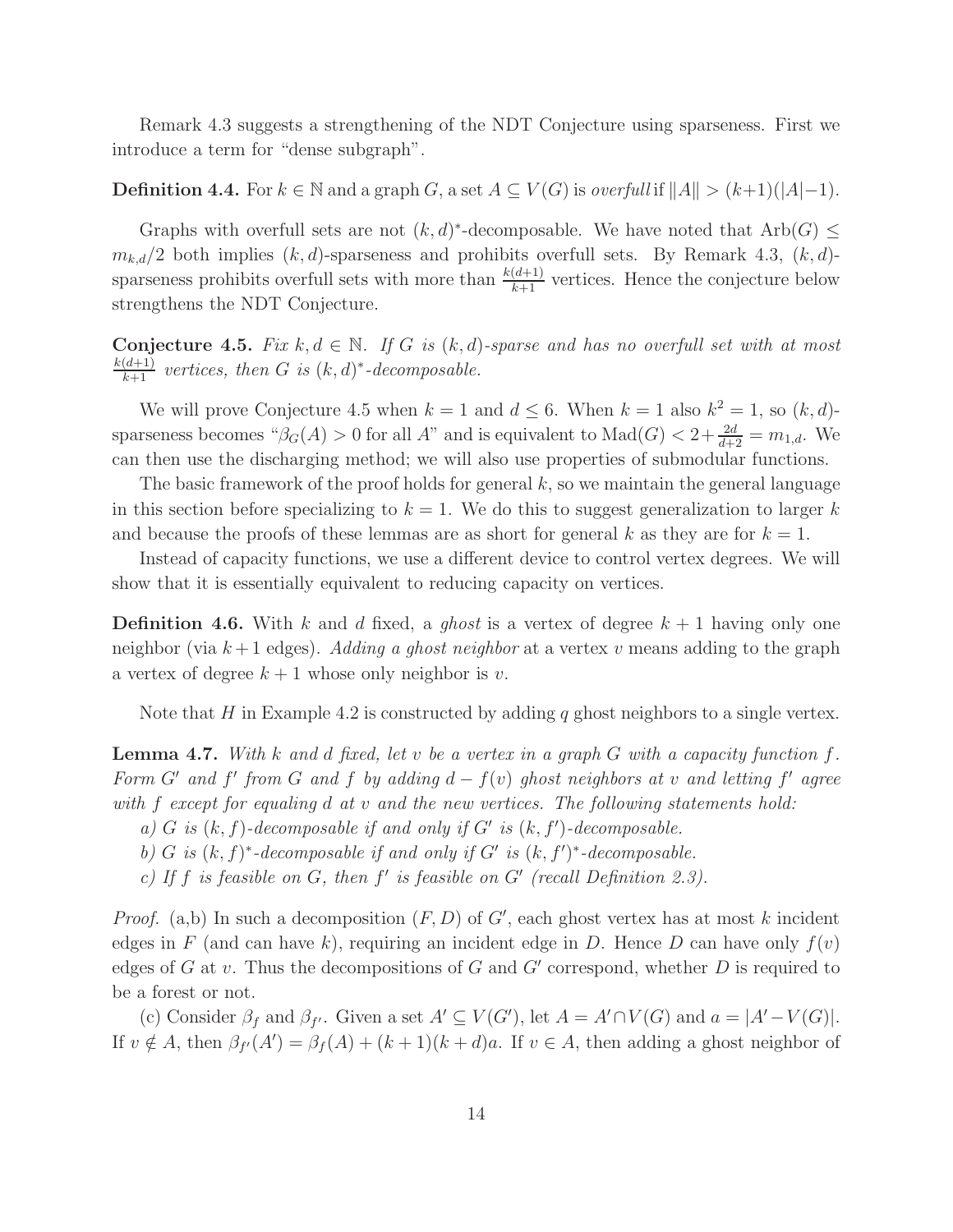v adds 1 to the size of the set and  $k + 1$  to the number of edges induced. Thus

$$
\beta_{f'}(A') = \beta_f(A) + (k+1)[d - f(v) + a(k+d)] - (k+1+d)(k+1)a
$$
  
=  $\beta_f(A) + (k+1)(d - f(v) - a).$ 

Since  $0 \le a \le d - f(v)$ , we conclude that  $\beta_f(A) \ge 0$  implies  $\beta_{f'}(A') \ge 0$ .

Although the generality of the capacity function facilitates the inductive proof of Theorem 2.8, and the desired statement about  $(k, d)$ -decomposition in Theorem 1.2 is the special case of Theorem 2.8 when all capacities equal  $d$ , Lemma 4.7 shows that in fact the special case with capacity d for all v implies the general statement, making Theorem 1.2 and Theorem 2.8 equivalent.

 $\Box$ 

#### Corollary 4.8. *Theorem 1.2 implies Theorem 2.8.*

*Proof.* Assume that  $(k, d)$ -sparseness implies  $(k, d)$ -decomposability. Let G be a graph with a feasible capacity function f. Form G' by giving  $d - f(v)$  ghost neighbors to each vertex v. By repeated application of Lemma 4.7, the capacity function with capacity  $d$  at each vertex of G' is feasible. That is G' is  $(k, d)$ -sparse. By Theorem 1.2, G' has a  $(k, d)$ -decomposition. Deleting the ghost vertices yields a  $(k, f)$ -decomposition of G.  $\Box$ 

In essence, we have shown that ghosts have the same effect as reduced capacity on the existence of decompositions. Lemma 4.7 allows us to translate the key lemmas of Section 2 into the language of adding ghosts instead of reducing capacity.

**Definition 4.9.** For  $B \subseteq V(G)$ , let  $\hat{G}_B$  denote the graph obtained by contracting B into a new vertex z and adding d ghost neighbors at z. That is, form the graph  $G_B$  as in Definition 2.4 and then add the ghost neighbors (see Figure 4).



Figure 4:  $(k, d)$ -sparseness of contractions with added ghosts

### **Lemma 4.10.** *If* G *is* (k, d)-sparse and  $\beta_G(B) \le k(k+1)$ , then  $\hat{G}_B$  is (k, d)-sparse.

*Proof.* Let f be the capacity function on G that assigns capacity d to each vertex. The statement that G is  $(k, d)$ -sparse is the statement that  $\beta_f(A) \geq 0$  for  $A \subseteq G$ . The hypothesis  $\beta_G(B) \leq k(k+1)$  is the statement  $\beta_f(B) \leq k$ . Now Lemma 2.5 followed by Lemma 4.7 implies that  $\hat{G}_B$  is  $(k, d)$ -sparse.  $\Box$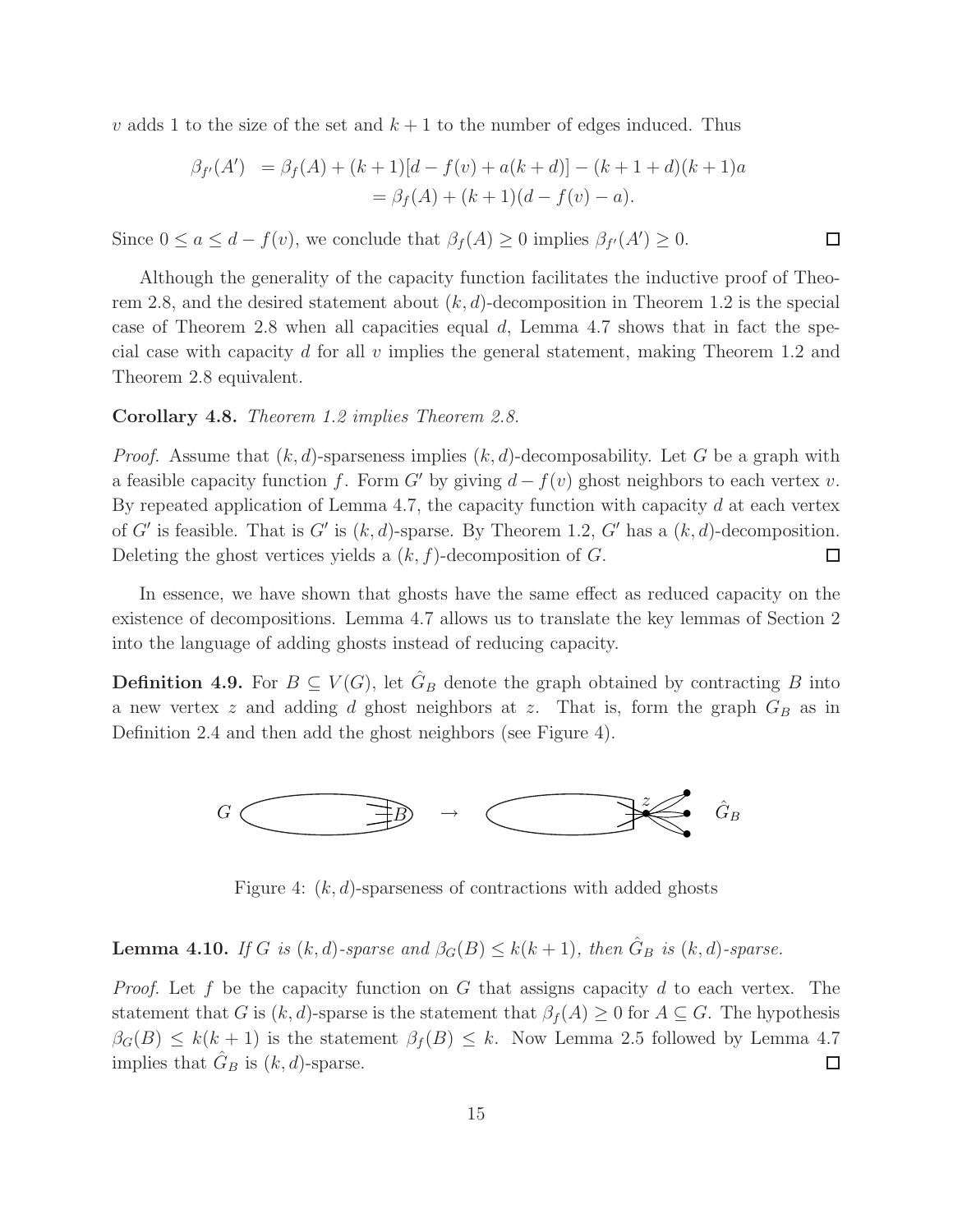**Lemma 4.11.** For  $B \subseteq V(G)$ , if  $G[B]$  and  $\hat{G}_B$  are  $(k, d)^*$ -decomposable, then G is  $(k, d)^*$ *decomposable.*

*Proof.* Let f and  $\hat{f}$  be capacity functions on G and  $\hat{G}_B$  assigning capacity d everywhere. The hypothesis states that  $G[B]$  and  $\hat{G}_B$  are  $(k, f|_B)^*$ -decomposable and  $(k, \hat{f})^*$ -decomposable, respectively. By Lemma 4.7,  $G_B$  is  $(k, f^*)^*$ -decomposable, where  $f^*$  assigns capacity 0 to z and capacity d elsewhere. By Lemma 2.7, G is  $(k, f)^*$ -decomposable (the combining argument there is also valid when the d-bounded subgraphs are forests). That is,  $G$  is  $(k, d)^*$ -decomposable.  $\Box$ 

The hypotheses of Conjecture 4.5 remain satisfied under discarding of edges or vertices. Next we study the behavior of ghosts in minimal counterexamples.

**Definition 4.12.** Among the non- $(k, d)^*$ -decomposable graphs satisfying the hypotheses of Conjecture 4.5, a *minimal counterexample* is one that has the fewest non-ghost vertices and among such counterexamples has the fewest ghosts.

Lemma 4.13. *A minimal counterexample* G *is* (k + 1)*-edge-connected (and hence has minimum degree at least*  $k + 1$ *).* 

*Proof.* If G has an edge cut Q with size at most k, then  $(k, d)^*$ -decompositions of the components of  $G - Q$  combine to form an  $(k, d)^*$ -decomposition of G by allowing each forest to acquire at most one edge of the cut.  $\Box$ 

Corollary 4.14. In a minimal counterexample  $G$ , a vertex with degree at most  $2k+1$  cannot *be a neighbor of a ghost.*

*Proof.* If such a vertex v is also a ghost, then G has two vertices and is  $(k, d)^*$ -decomposable. Otherwise, the edges incident to  $v$  but not to the neighboring ghost form an edge cut of size at most  $k$ , contradicting Lemma 4.13.  $\Box$ 

**Definition 4.15.** A set  $A \subseteq G$  is *nontrivial* if A contains at least two non-ghosts but not all non-ghosts in G.

When referring to vertex degrees, we avoid confusion with the overall parameter d by always using the relevant graph as a subscript in the expression  $d_G(v)$ .

Lemma 4.16. *Let* A *be a vertex set in a minimal counterexample* G*. If* A *is nontrivial, then*  $\beta_G(A) > k(k+1)$ . If A is trivial with exactly one non-ghost vertex v and  $\beta_G(A) \leq k(k+1)$ , *then*  $d_G(v) \ge (k+1)(d+1)$ .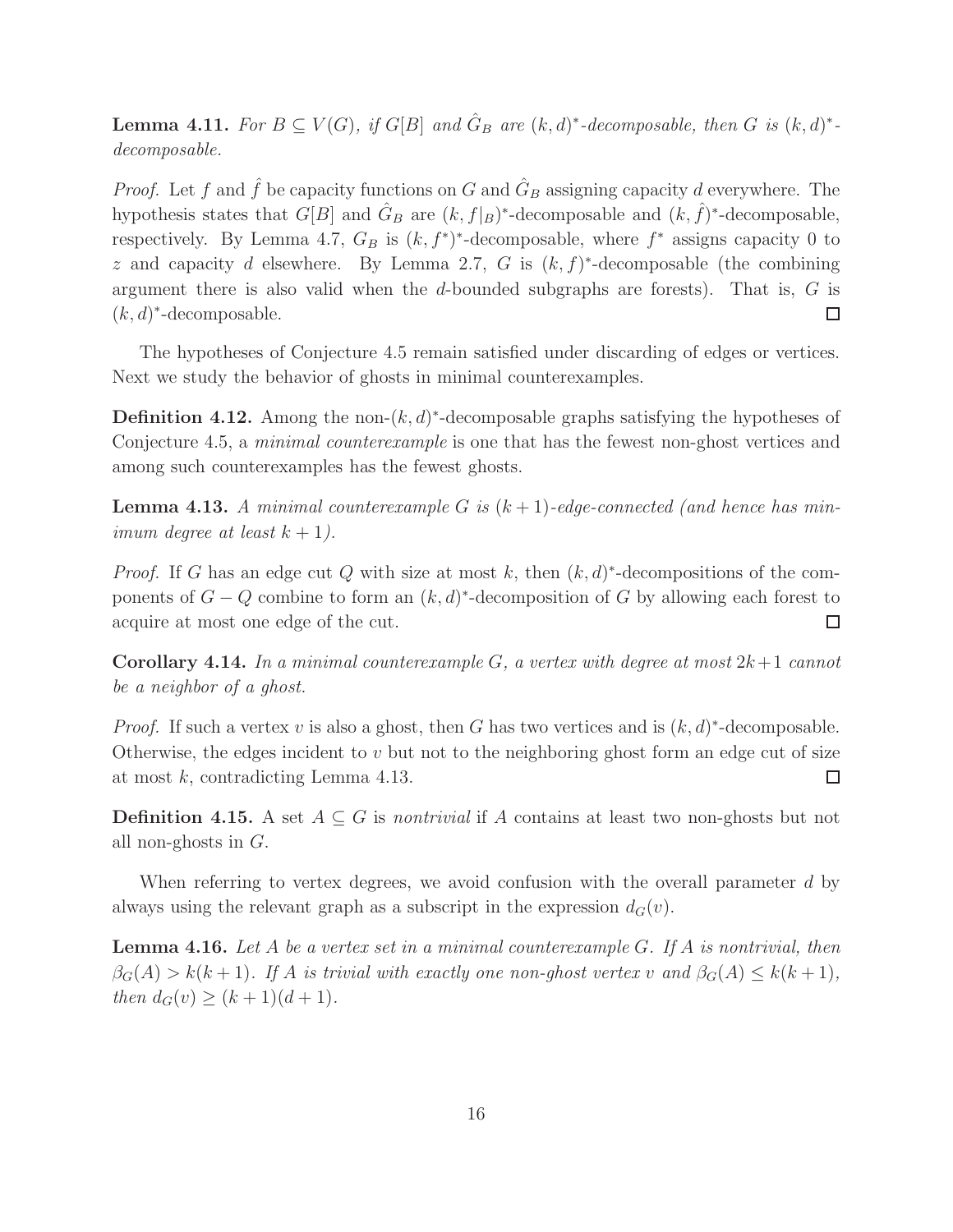*Proof.* Suppose that  $\beta_G(A) \leq k(k+1)$ . By Lemma 4.10,  $\hat{G}_B$  is  $(k, d)$ -sparse. If A is nontrivial, then  $\hat{G}_A$  has fewer non-ghosts than G. The minimality of G then implies that both  $\hat{G}_A$  and  $G[A]$  are  $(k, d)^*$ -decomposable. By Lemma 4.11, also G would be  $(k, d)^*$ -decomposable.

Hence we may assume that  $A$  is trivial with non-ghost vertex  $v$ , so  $A$  consists of  $v$  and h ghost neighbors of v, for some h. Now  $\beta_G(A) = (k+1)(k+d-h)$ , so  $\beta_G(A) \leq k(k+1)$ requires  $h \geq d$ . If  $h > d$ , then already  $d_G(v) \geq (k+1)(d+1)$ . If  $h = d$  and  $A = V(G)$ , then G is explicitly  $(k, d)^*$ -decomposable. In the remaining case, G has vertices outside A, and the only vertex of A with outside neighbors is v. Since G is  $(k+1)$ -edge-connected (by Lemma 4.13), we again have  $d_G(v) \ge (k+1)(d+1)$ .  $\Box$ 

**Lemma 4.17.** If v is a vertex in a minimal counterexample G and  $d_G(v) < (k+1)(k+d)$ , *then* v *has no non-ghost neighbor with degree*  $(k+1)$ *.* 

*Proof.* Let u be a non-ghost neighbor of v having degree  $k + 1$ , and let W be the set of k neighbors of u other than v. Since  $d_G(u) = k + 1$ , no vertex in  $W \cup \{v\}$  is a ghost. Form G' from G by deleting the edges incident to u and then adding  $k + 1$  edges joining u to v; this makes u a ghost neighbor of v in  $G'$  (see Figure 5). Note that  $G'$  and G have the same numbers of edges and vertices, but  $G'$  has fewer non-ghost vertices than  $G$ , since u and its neighbors are non-ghosts in  $G$  and at least  $u$  becomes a ghost in  $G'$ .



Figure 5: Transformation for Lemma 4.17 when  $k = 3$ 

If G' is  $(k, d)$ -sparse, then the minimality of G implies that G has a  $(k, d)^*$ -decomposition  $(F, D)$ . Since u is a ghost, we may assume that each forest in F has one edge incident to u, as does D. Modify  $(F, D)$  as follows: keep copies of uv including the copy in D to make the multiplicity of uv as it is in  $G$ , but replace the other copies of uv in  $G'$  with edges to  $W$ , assigned to the same forests. Still each forest has one edge incident to  $u$ , so we obtain a  $(k, d)^*$ -decomposition of G.

It thus suffices to show that  $G'$  is  $(k, d)$ -sparse. We need only consider A such that  $u, v \in A$  and  $W \nsubseteq A$ ; otherwise,  $\beta_{G'}(A) \geq \beta_G(A) \geq k^2$ , since G is  $(k, d)$ -sparse. With  $u \in A$ , we have  $\beta_{G'}(A) = \beta_G(A - u) - (k + 1)$ , since adding a ghost neighbor costs  $k + 1$ . We worry only if  $\beta_G(A - u) \leq k(k+1)$ . Since  $W \nsubseteq A$ , the set A does not contain all non-ghosts in G. If v is the only non-ghost in  $A - u$ , then  $d_G(v) \ge (k+1)(k+d)$ , by Lemma 4.16. Since our hypothesis is  $d_G(v) < (k+1)(k+d)$ , we conclude that  $A - u$  is nontrivial, and now Lemma 4.16 yields  $\beta_G(A - u) > k(k + 1)$ .  $\Box$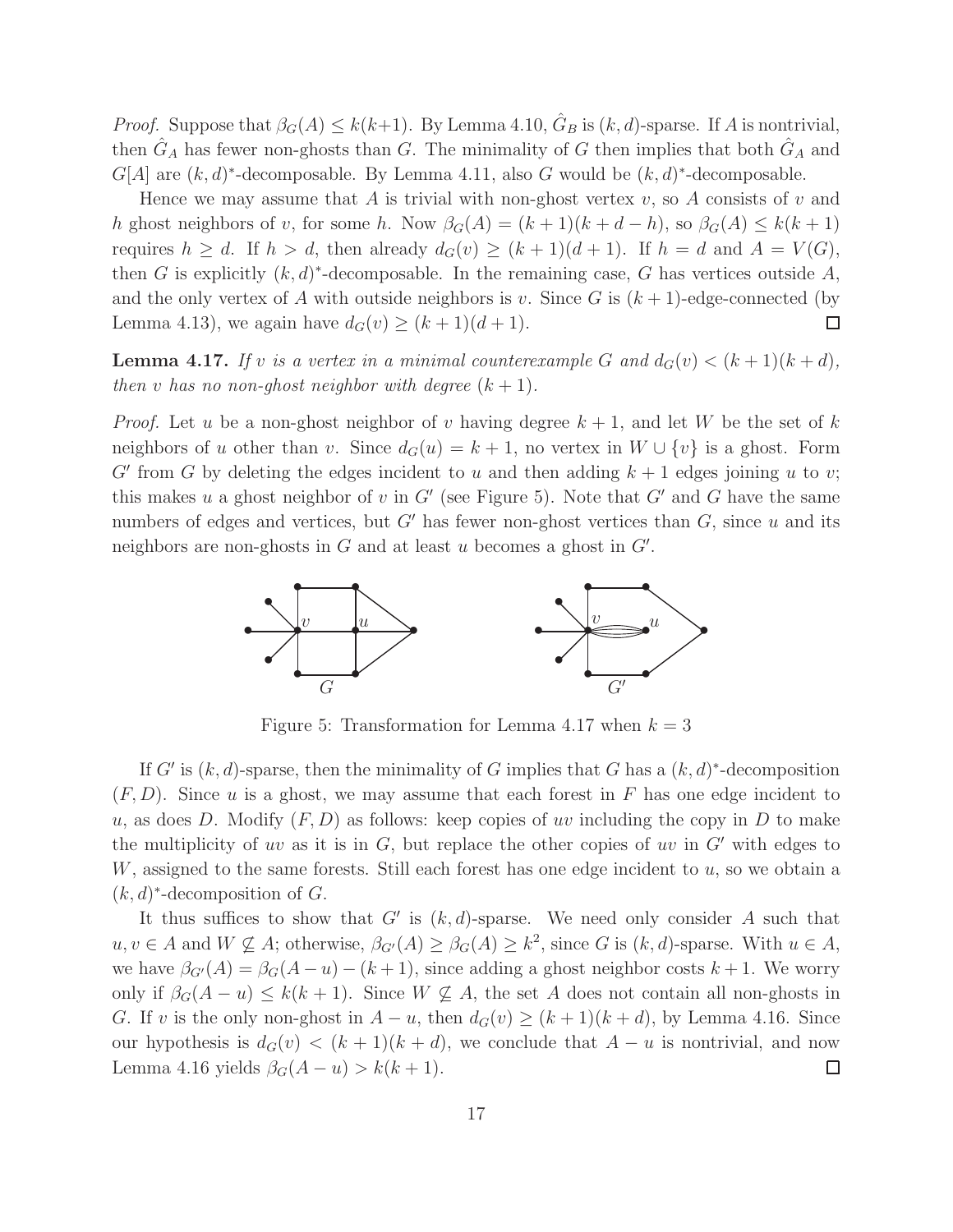Lemma 4.18. *If a minimal counterexample* G *has a vertex* v *with* q *ghost neighbors, where*  $q \geq 1$ *, then*  $d_G(v) > kq + k + d$ *.* 

*Proof.* Form  $G'$  from  $G$  by deleting the ghost neighbors of  $v$ . Since  $G'$  is an induced subgraph of G, it is  $(k, d)$ -sparse. Forming G' does not increase the number of non-ghost vertices, but it decreases the numbers of vertices and edges, so G' has an  $(k, d)^*$ -decomposition  $(F', D')$ .

By Lemma 4.13,  $d_{G'}(v) \geq k+1$ . We may assume that  $d_{D'}(v) \leq d_{G'}(v) - k$ , since edges of  $D'$  at v can be moved arbitarily to F' until F' has at least k edges at v. Now restore each ghost vertex by adding one incident edge to each forest in  $F'$  and the remaining incident edge to  $D'$ , yielding  $(F, D)$ .

Since F is a union of k forests and D is a forest, but G has no  $(k, d)^*$ -decomposition, we must have  $d_D(v) > d$ . Since  $d_D(v) = d_{D'}(v) + q \leq d_{G'}(v) - k + q = d_G(v) - kq - k$ , we conclude  $d_G(v) > kq + k + d$ .  $\Box$ 

If v has q ghost neighbors, then  $d_G(v) \ge (k+1)q$ . Hence the lower bound in Lemma 4.18 strengthens the trivial lower bound when  $q \leq k + d$ .

**Lemma 4.19.** If G is a minimal counterexample, then two vertices in G are joined by  $k+1$ *edges only when one of them is a ghost.*

*Proof.* Since G has no overfull set, edge-multiplicity is at most  $k + 1$ . If two ghosts are adjacent, then G has two vertices and is  $(k, d)^*$ -decomposable.

Suppose that non-ghosts u and v are joined by  $k + 1$  edges. Obtain G' from G by contracting them into a single vertex z and adding a ghost neighbor w of z (see Figure 6).



Figure 6: Transformation for Lemma 4.19 when  $k = 3$ 

We claim that G' is  $(k, d)$ -sparse and has no overfull set. If  $A \subseteq V(G') - \{z\}$ , then  $\beta_{G'}(A) \geq \beta_G(A - \{w\}) \geq k^2$ . If  $z \in A \subseteq V(G')$ , then  $\beta_{G'}(A) \geq \beta_{G'}(A \cup \{w\}) = \beta_G(A') \geq k^2$ , where  $A' = (A - \{z, w\}) \cup \{u, v\}$ . Hence G' is  $(k, d)$ -sparse.

Since G has no overfull set, an overfull set in  $G'$  must contain z, and a smallest such set A does not contain w. Let  $A' = (A - \{z\}) \cup \{u, v\}$ . Now A' has one more vertex than A and induces  $k+1$  more edges in G than A induces in G'. Hence A' is overfull if and only if A is overfull. We conclude that  $G'$  has no overfull set.

Since  $G'$  has the same numbers of vertices and edges as  $G$ , but  $G'$  has fewer non-ghosts than G, minimality of G now implies that G' has a  $(k, d)^*$ -decomposition  $(F, D)$ . At w there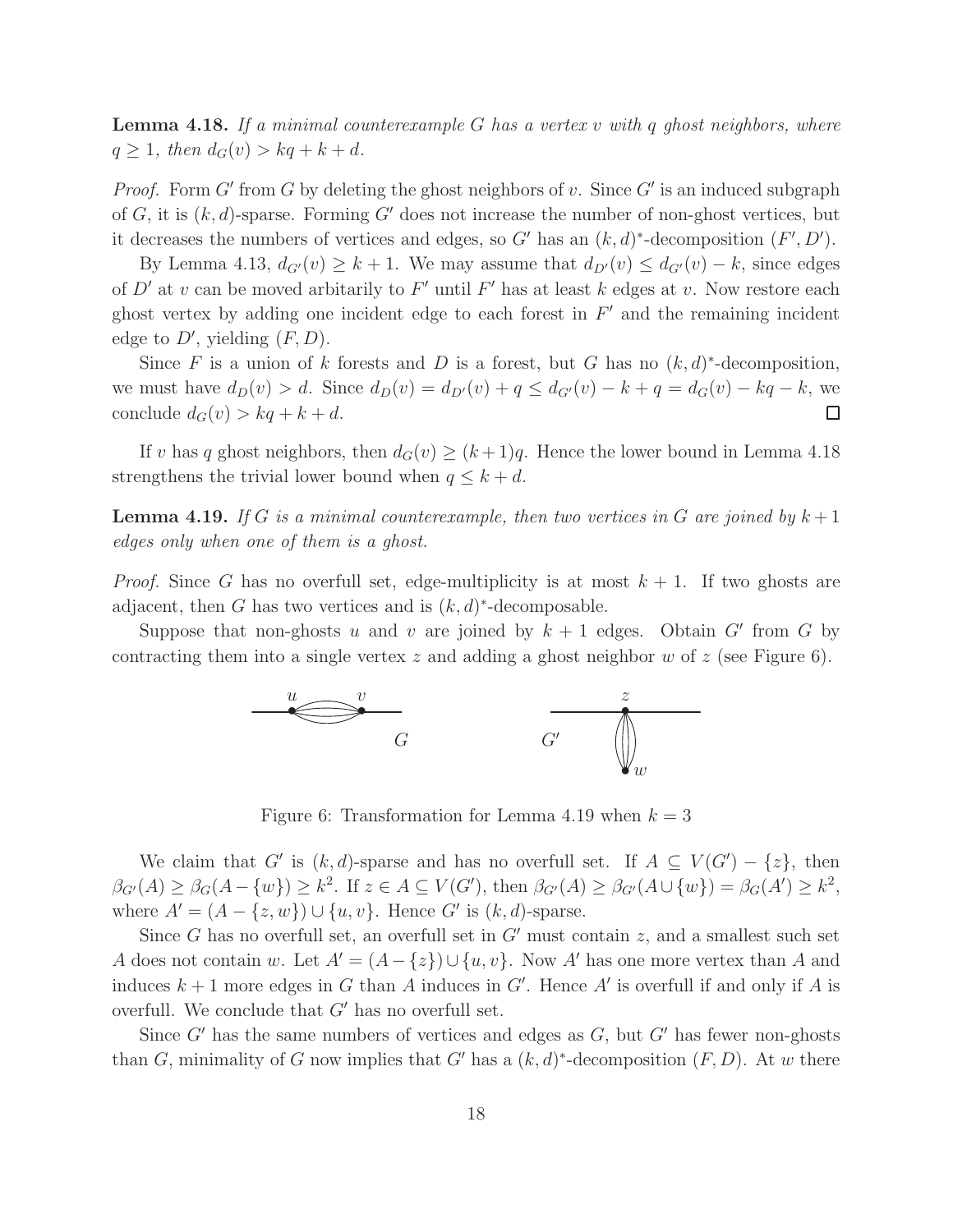is one edge in each forest in  $F$  and one edge in  $D$ . Replacing these with the edges joining  $u$ and v (one in each forest) yields a  $(k, d)^*$ -decomposition of G, since the new degree of u or v in D is at most  $d_D(z)$ , and an edge joining u and v completes a cycle in its forest only if contracting that edge yields a cycle in the corresponding forest in  $(F, D)$ . □

## 5 Discharging Argument and Submodularity

In this section we outline a discharging argument aimed at showing that a graph having the properties known for a minimal non- $(k, d)^*$ -decomposable graph also has average degree at least  $m_{k,d}$ . Section 6 will complete the argument for the case  $k = 1$  and  $d \leq 6$ . Perhaps the approach can be extended to work at least for  $k = 1$  and all d.

For convenience, we say that a j*-vertex* is a vertex of degree j, and a j*-neighbor* of a vertex is a neighbor that is a j-vertex. Give each vertex initial charge equal to its degree in G (by Lemma 4.13, each vertex has degree at least  $k + 1$ ). We aim to redistribute charge so that the final charge  $\mu(v)$  for each vertex v is at least  $m_{k,d}$ . This motivates our first discharging rule.

**Rule 1:** A vertex of degree  $k+1$  takes charge  $\frac{m_{k,d}}{k+1} - 1$  along each incident edge from the other endpoint of that edge. This amount equals  $\frac{k+d-1}{k+d+1}$ .

In particular, a ghost takes total charge  $m_{k,d} - (k+1)$  from its neighbor. Rule 1 increases the charge of each  $(k + 1)$ -vertex to  $m_{k,d}$ , since Lemma 4.17 implies that  $(k + 1)$ -vertices are not adjacent unless  $|V(G)| = 2$ .

If all neighbors of v have degree  $k + 1$ , then  $\mu(v) = d_G(v) \frac{2}{k + d + 1}$ , since each edge takes  $\frac{k+d-1}{k+d+1}$ . In this case,  $\mu(v) \ge m_{k,d}$  if and only if  $d_G(v) \ge (k+1)(k+d)$ .

It remains to consider v such that  $k + 1 < d_G(v) < (k + 1)(k + d)$ . Vertices with degree at most  $2k+1$  need additional charge, and vertices with degree less than  $(k+1)(k+d)$  must not lose too much. Fortunately, low-degree vertices must have high-degree neighbors.

For example, if  $d_G(v) < (k+1)(k+d)$ , then v cannot have only  $(k+1)$ -neighbors. By Lemma 4.17, v has no non-ghost  $(k + 1)$ -neighbor. If v has only ghost neighbors, then G consists of one vertex plus ghost neighbors, but such a graph is  $(k, d)^*$ -decomposable or is the non- $(k, d)$ -sparse graph H of Example 4.2. Hence v has neighbor(s) with higher degrees.

When  $(k, d) = (1, 1)$ , only 2-vertices need charge. By Lemma 4.17, their neighbors have high enough degree that Rule 1 completes the discharging argument. Since a forest with maximum degree 1 is a matching, this proves the result of [12] that the Strong NDT Conjecture holds when  $(k, d) = (1, 1)$ .

When  $k = 1$  and  $d > 1$ , only 2-vertices and 3-vertices need charge. This leads to a sufficient condition for completing the discharging argument.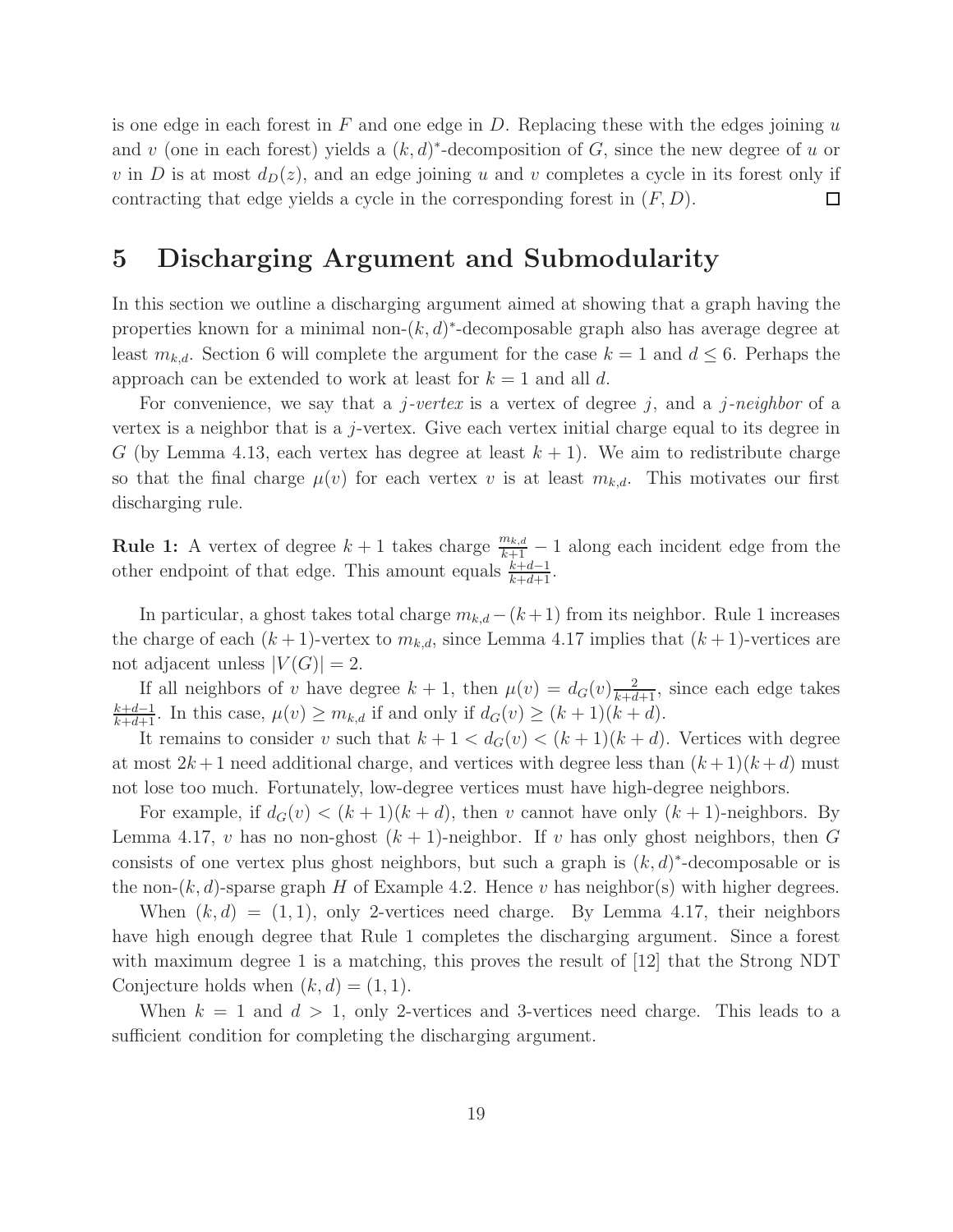**Theorem 5.1.** *For*  $d > k = 1$ *, let* G *be a minimal counterexample in the sense of Section 4. If each* 3*-vertex in G has a neighbor with degree at least*  $d+2$ *, then*  $\text{Mad}(G) \geq m_{1,d} = 2 + \frac{d}{d+2}$ *.* 

*Proof.* We specialize Rule 1 for  $k = 1$  and add a rule to satisfy 3-vertices.

**Rule 1:** Each 2-vertex receives  $\frac{d}{d+2}$  along each incident edge.

**Rule 2:** If  $d_G(v) = 3$ , and v has neighbor u with  $d_G(u) \geq d+2$ , then v receives  $\frac{d-2}{d+2}$  from u.

We show that the final charge of each vertex is at least  $m_{1,d}$ . Rules 1 and 2 ensure that  $\mu(v) \geq m_{1,d}$  when  $d_G(v) \in \{2,3\}$  (since  $3 + \frac{d-2}{d+2} = 2 + \frac{2d}{d+2}$ ). Since  $\frac{d-2}{d+2} < \frac{d}{d+2}$ , the general argument for vertices with degree at least  $2d + 2$  also remains valid.

If  $4 \leq d_G(v) \leq 2d+1$ , then v has no non-ghost 2-neighbor, by Lemma 4.17. If v has q ghost 2-neighbors, with  $q \ge 1$ , then  $d_G(v) \ge q + d + 2$ , by Lemma 4.18. Hence  $\mu(v) = d_G(v) > m_{1,d}$ if  $4 \leq d_G(v) \leq d+1$ , since Rule 2 takes no charge from v.

If  $d+2 \leq d_G(v) \leq 2d+1$ , then v may give charge to q ghost neighbors (along the two edges to each) and to  $d_G(v) - 2q$  neighbors of degree 3. Using Lemma 4.18,

$$
\mu(v) \ge d_G(v) - \frac{d}{d+2}2q - [d_G(v) - 2q]\frac{d-2}{d+2} = \frac{4(d_G(v) - q)}{d+2} \ge \frac{4(d+2)}{d+2} = 4 > m_{1,d}.
$$

 $\Box$ 

Thus  $\mu(v) \geq m_{1,d}$  for all v, and there is no  $(k,d)$ -sparse minimal counterexample.

This reduces Conjecture 4.5 for the case  $k = 1$  to proving that in a minimal counterexample G, each 3-vertex has a neighbor with degree at least  $d + 2$ . Our proofs of this fact depend on d. In each case, we will use submodularity properties of the function  $\beta_G$ .

**Definition 5.2.** A function  $\beta$  on the subsets of a set is *submodular* if  $\beta(X \cap Y) + \beta(X \cup Y) \leq$  $\beta(X) + \beta(Y)$  for all subsets X and Y.

**Lemma 5.3.** *For a graph G*, *the sparseness function*  $\beta_G$  *on subsets of*  $V(G)$  *is submodular.* 

*Proof.* To compare  $\beta_G(X \cap Y) + \beta_G(X \cup Y)$  with  $\beta_G(X) + \beta_G(Y)$ , note first that  $|X \cup Y|$  +  $|X \cap Y| = |X| + |Y|$ . Hence it suffices to show that  $||X \cup Y|| + ||X \cap Y|| \ge ||X|| + ||Y||$ . All edges contribute equally to both sides except edges joining  $X - Y$  and  $Y - X$ , which contribute 1 to the left side but 0 to the right. □

## 6 Neighbors of 3-vertices when  $k = 1$

Now restrict to  $k = 1$ , where  $(k, d)$ -sparseness reduces to the statement that  $\beta_G(A)$  $(2d+2)|A|-(d+2)$   $||A|| \ge 1$  for  $A \subseteq V(G)$ . For a minimal counterexample G in this setting, Lemma 4.16 yields  $\beta_G(A) \geq 3$  when A is nontrivial (meaning that A contains at least two non-ghosts but not all non-ghosts). Also, if d is even, then always  $\beta_G(A)$  is even, which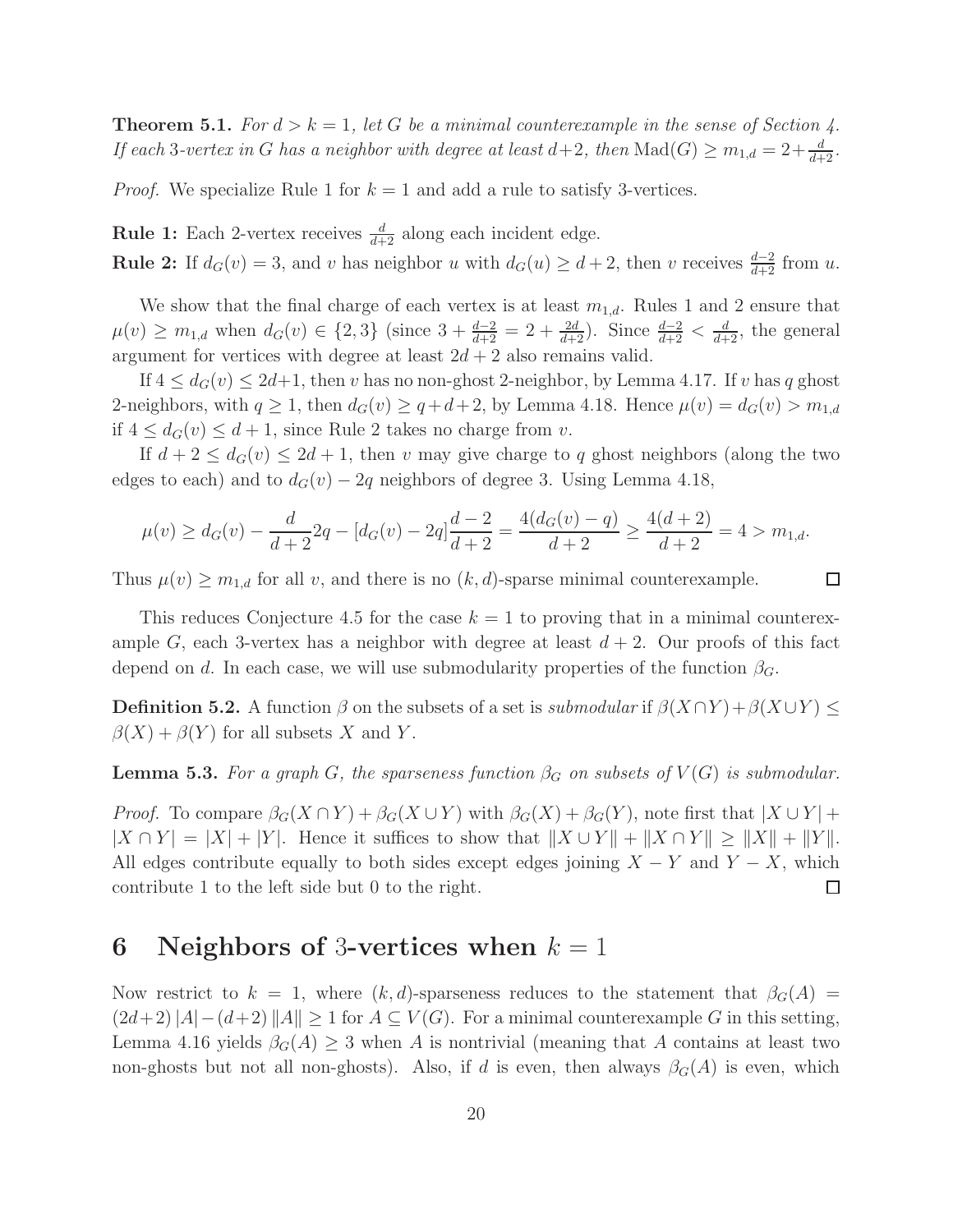yields  $\beta_G(A) \geq 4$  when A is nontrivial. By Theorem 5.1, to prove the NDT Conjecture when  $k = 1$  it suffices to prove that every 3-vertex in a minimal counterexample has a neighbor with degree at least  $d + 2$ . The two lemmas of this section accomplish this for  $d \leq 6$ . The first concerns an auxiliary function on vertex subsets of induced subgraphs.

**Definition 6.1.** When  $G'$  is an induced subgraph of  $G$ , define the *potential function*  $\rho_{G'}$  by  $\rho_{G'}(X) = \min\{\beta_G(W): X \subseteq W \subseteq V(G')\},\$  where  $X \subseteq V(G')$ .

**Lemma 6.2.** Fix d with  $2 \leq d \leq 6$ , and let G be a minimal counterexample. If v is a 3-vertex in G and has no neighbor with degree at least  $d+2$ , then v has two neighbors u and  $u'$  such that  $\rho_{G'}(\{u, u'\}) \ge d + 3$ , where  $G' = G - v$ .

*Proof.* Together, Corollary 4.14 and Lemma 4.19 imply that every 3-vertex has three distinct neighbors. Let U be the neighborhood of v, with  $U = \{u_1, u_2, u_3\}$ . Let  $Z_i = U - \{u_i\}$ . Suppose that  $\rho_{G'}(U_i) \leq d+2$  for all *i*.

For  $k \in \{1, 2, 3\}$ , let  $X_k$  be a subset of  $V(G')$  such that  $\rho_{G'}(Z_k) = \beta_G(X_k)$ . Letting i and j be distinct elements of  $\{1, 2, 3\}$ ,

$$
2d + 4 \ge \beta_G(X_i) + \beta_G(X_j) \ge \beta_G(X_i \cup X_j) + \beta_G(X_i \cap X_j).
$$

For  $X' \subseteq V(G')$ , let  $X = X' \cup \{v\}$ . If  $U \subseteq X' \subseteq V(G')$ , then  $\beta_G(X') = \beta_G(X) + d + 4$ . If  $X' \neq V(G')$ , then  $X \neq V(G)$ , and X is nontrivial if it has at least two non-ghosts. By Lemma 4.16, this would yield  $\beta_G(X') \geq d + 7 + \epsilon$ , where  $\epsilon = 1$  if d is even and  $\epsilon = 0$  if d is odd. However, if  $X' = V(G')$ , then we only have  $\beta_G(X') \geq d + 5 + \epsilon$ .

Since each edge  $vu_i$  has multiplicity 1, no vertex in U is a ghost, and neither is v. Since the vertex of  $X_i \cap X_j$  has degree less than  $d+2$  in G, Lemma 4.16 implies  $\beta_G(X_i \cap X_j) \geq 3+\epsilon$ . Since  $U \subseteq X_i \cup X_j$ , we also conclude  $\beta_G(X_i) + \beta_G(X_j) \geq d + 8 + 2\epsilon$  for all d, and the lower bound increases by 2 if  $X_i \cup X_j \neq V(G')$ .

Thus  $\rho_{G'}(X_i) + \rho_{G'}(X_j) \geq d + 8 + 2\epsilon$ . If  $d \leq 4$ , then  $d + 8 + 2\epsilon > 2d + 4$ , and the desired conclusion follows. Hence we may assume  $d \in \{5,6\}$ ; furthermore,  $X_i \cup X_j = V(G')$  for all i, j, since otherwise the lower bound on  $\beta_G(X_i) + \beta_G(X_i)$  again exceeds  $2d + 4$ .

In more detail, the computation of Lemma 5.3 is

$$
\beta_G(X_i) + \beta_G(X_j) = \beta_G(X_i \cup X_j) + \beta_G(X_i \cap X_j) + (k + d + 1)m,
$$

where m is the number of edges joining  $X_i - X_j$  and  $X_j - X_i$ . If  $m \geq 1$ , then we obtain  $\beta_G(X_i) + \beta_G(X_j) \geq 2d + 10 > 2d + 4$ , which yields the desired conclusion. Hence  $m = 0$  in each case. That is, each  $X_i \cap X_j$  is a separating set in G'. (If G' is disconnected, then some edge incident to  $v$  is a cut-edge, which contradicts Lemma 4.13.) Furthermore,

$$
\beta_G(X_i \cap X_j) = \beta_G(X_i) + \beta_G(X_j) - \beta_G(X_i \cup X_j) \le 2d + 4 - (d + 5 + \epsilon) = d - 1 - \epsilon.
$$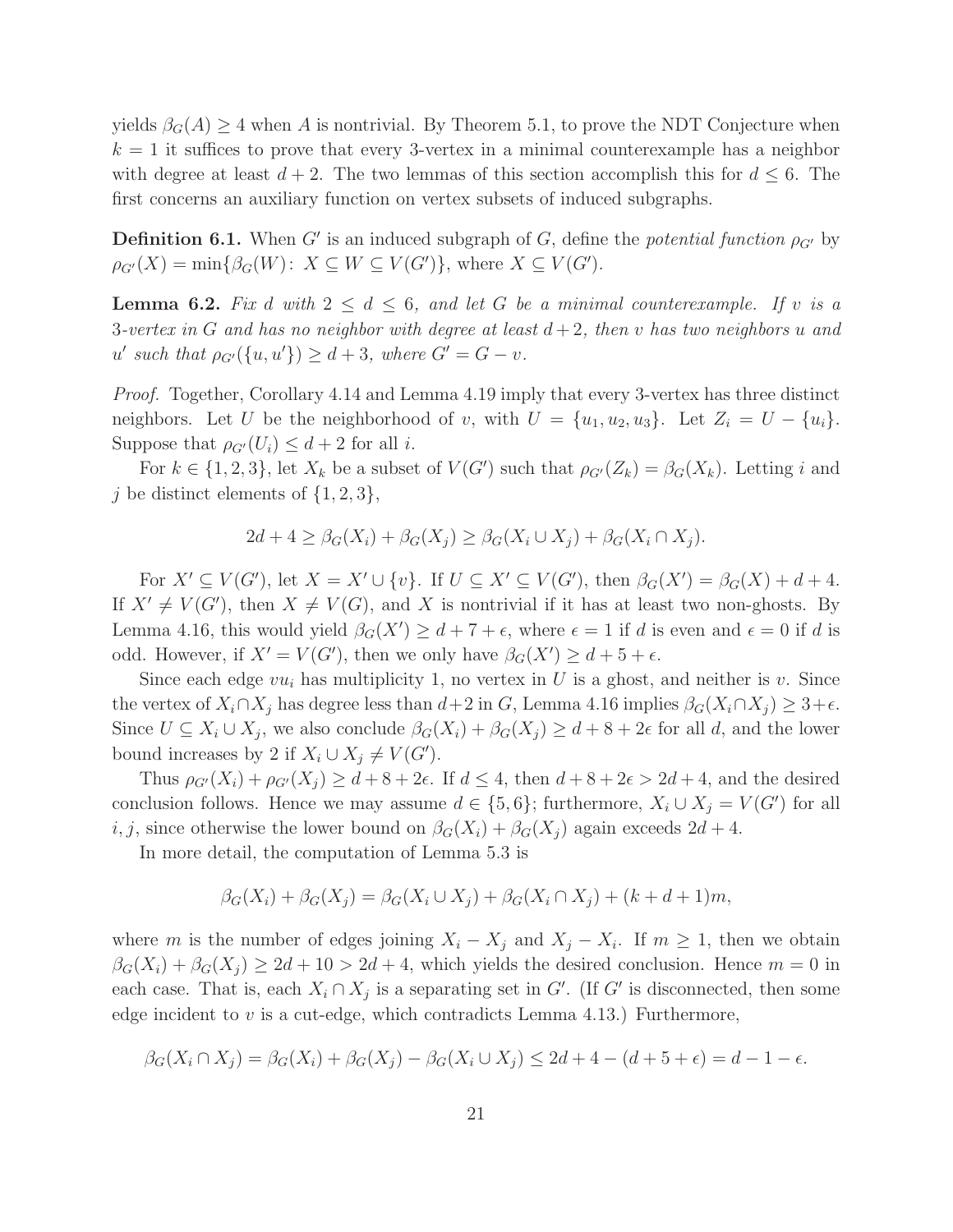Now let  $Z = X_1 \cap X_2 \cap X_3$ . Since  $X_i \cup X_j = V(G')$ , any vertex of  $V(G') - Z$  misses exactly one of the three sets, so  $\{Z, \overline{X}_1, \overline{X}_2, \overline{X}_3\}$  is a partition of  $V(G')$ . Since  $\beta_G(X_i) \leq d+2$ and  $\beta_G(V(G')) \geq d+5$ , each  $\overline{X}_i$  is nonempty, so  $Z \neq V(G')$ . If Z contains only one nonghost, then  $(k, d)$ -sparseness requires it to have at most d ghost neighbors, and  $\beta_G(Z) \geq 2$ . Otherwise, since  $v \notin Z$ , we conclude that Z is nontrivial, and hence  $\beta_G(Z) \geq 3$ .

Now, since  $\overline{X}_i \subseteq X_j \cap X_k$ , submodularity yields

$$
2d + 1 - \epsilon \ge \beta_G(X_i) + \beta_G(X_j \cap X_k) \ge \beta_G(V(G')) + \beta_G(Z) \ge d + 7.
$$

We conclude that  $d \geq 6 + \epsilon$ , so the desired conclusion holds when  $d \leq 6$ .

**Lemma 6.3.** If  $3 \leq d \leq 6$  and G is a minimal counterexample, then every 3-vertex has a *neighbor with degree at least*  $d + 2$ *.* 

*Proof.* Let  $u_1, u_2, u_3$  be the neighbors of a 3-vertex v, and let  $U = \{u_1, u_2, u_3\}$ . Suppose that  $d_G(u) \leq d+1$  for  $u \in U$ . Since each edge  $vu_i$  has multiplicity 1, no vertex in U is a ghost vertex, and any edge induced by  $U$  has multiplicity 1 (Lemma 4.19).

Let  $G' = G - v$ . By Lemma 6.2, we may assume by symmetry that  $\rho_{G'}(\{u_1, u_2\}) \ge$  $d + 3$ . Form H from G' by adding an extra edge joining  $u_1$  and  $u_2$  (see Figure 7). For  $A \subseteq V(H) = V(G')$ , we have  $\beta_H(A) = \beta_G(A)$  unless  $u_1, u_2 \in A$ , but in the remaining case  $\rho_{G'}(\{u_1, u_2\}) \geq d + 3$  yields  $\beta_H(A) \geq 1$ .



Figure 7: Transformation for Lemma 6.3

Hence H is  $(k, d)$ -sparse, and it has fewer non-ghosts than G. We can obtain an  $(1, d)^*$ decomposition of H if H has no overfull sets of size at most  $(d+1)/2$ , which is at most 3. There are no triple-edges in  $H$ , since G has no double-edges within  $U$ . An overfull triple in H must include  $u_1$  and  $u_2$ , since G has no overfull triple. The third vertex w must be adjacent to  $u_1$  or  $u_2$  by two edges in G. Since those vertices are also adjacent to v, we have contradicted  $d_G(u_1) = d_G(u_2) = 3$ . Hence H has no such overfull set, and we conclude by the minimality of G that H has an  $(1, d)^*$ -decomposition.

Let  $(F, D)$  be an  $(1, d)^*$ -decomposition of H. Obtain a decomposition of G by (1) replacing the added edge  $u_1u_2$  with  $vu_1$  and  $vu_2$  in whichever of F and D contains it, and

 $\Box$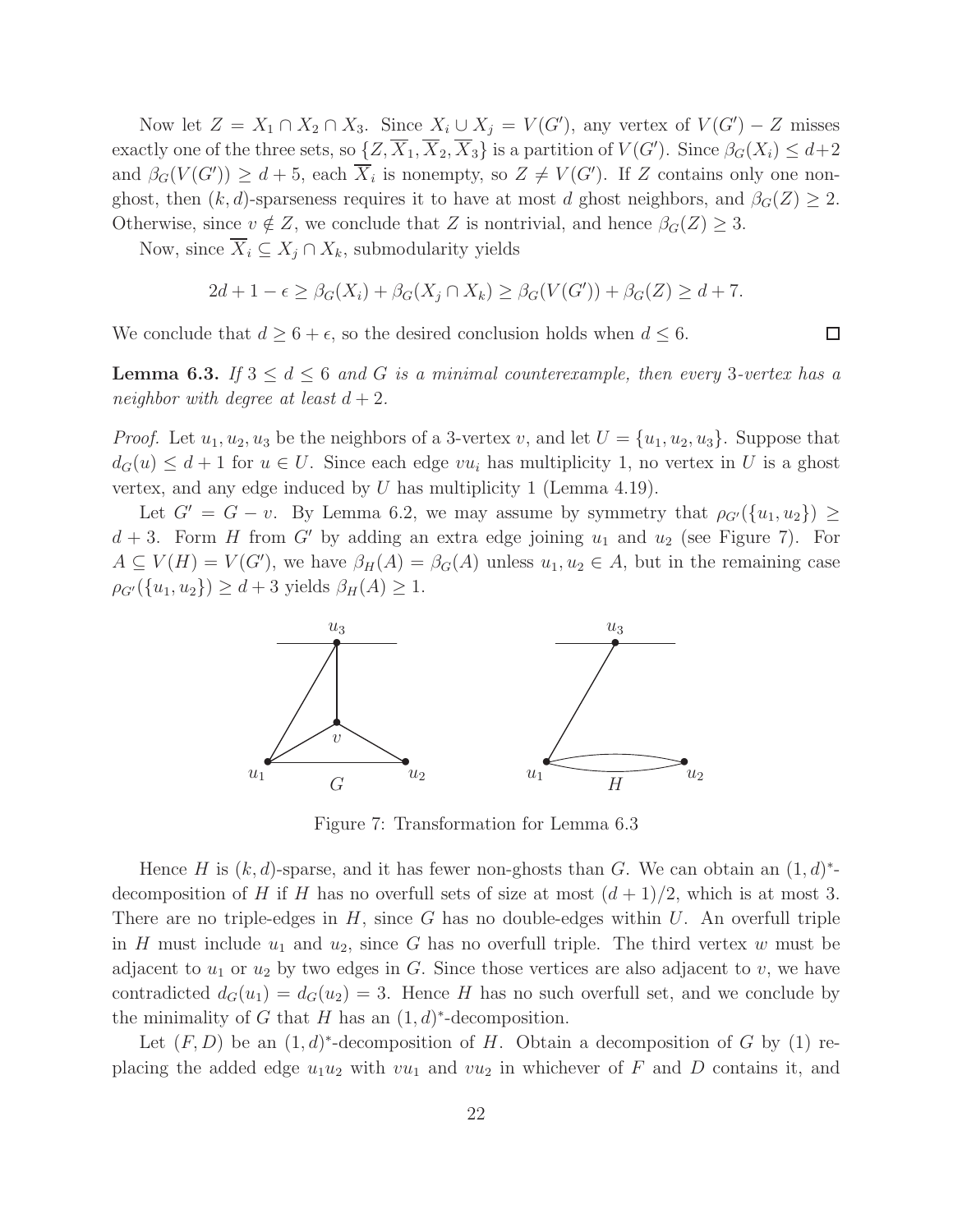(2) placing  $vu_3$  in the other subgraph. Let  $(F', D')$  be the resulting decomposition. Note that  $d_{D'}(u_i) = d_D(u_i)$  for  $i \in \{1,2\}$ , and cycles through v would correspond to cycles in the decomposition of H. The only worry is  $d_{D'}(u_3)$ , since this exceeds  $d_D(u_3)$  if the added edge in H belonged to F. If  $d_{D'}(u_3) = d+1$ , then we have obtained a neighbor of v with degree at least  $d + 2$  unless  $d_G(u_3) = d + 1$ , but now we can move any one edge incident to  $u_3$  from D' to F' to complete a  $(1, d)^*$ -decomposition of G.  $\Box$ 

## 7 The Strong NDT Conjecture for  $(k, d) = (1, 2)$

Here we prove our strongest conclusion for our most restrictive hypothesis. Many of the steps are quite similar to our previous arguments, so we combine them in a single proof.

**Theorem 7.1.** *The Strong NDT Conjecture holds when*  $(k, d) = (1, 2)$ *. That is, if* G *is* (1, 2)*-sparse, then* G *has a* strict decomposition (F, D)*, meaning a* (1, 2)<sup>∗</sup> *-decomposition in which every component of* D *has at most two edges.*

*Proof.* Since  $m_{1,2} = 3$ , (1, 2)-sparseness is equivalent to  $\text{Mad}(G) < 3$ . Let G be a counterexample with the fewest non-ghosts. By the argument of Lemma 4.13, G is 2-edge-connected.

If G has adjacent 2-vertices u and v, then at least one is not a ghost. Letting  $G' =$  $G - \{u, v\}$ , the minimality of G yields a strict decomposition  $(F, D)$  of G'. Adding the edge uv to D and the other edges incident to u and v to F yields a strict decomposition of  $G$ .

If G has a vertex with three ghost neighbors, then G is not  $(1, 2)$ -sparse, so every vertex has at most two ghost neighbors. If G has only one non-ghost, then G explicitly has a strict decomposition. Hence we may assume that  $G$  has at least two non-ghosts.

Since d is even, always  $\beta_G$  is even, so  $(1, 2)$ -sparseness can be stated as  $\beta_G(A) \geq 2$  for  $A \subseteq V(G)$  (here  $\beta_G(A) = 6 |A| - 4 ||A||$ ). A set A is *tight* if  $\beta_G(A) = 2$ . A set consisting of a vertex with two ghost neighbors is a trivial tight set.

By Lemma 4.10, if A is a tight set, then  $G_A$  is  $(1, 2)$ -sparse. The same argument as in Lemma 4.11 shows that if G is a minimal counterexample,  $A \subseteq V(G)$ , and  $G_A$  has a strict decomposition, then G has a strict decomposition. Hence we may assume, as in the earlier proofs, that  $\beta_G(A) \geq 4$  for every nontrivial set A.

Suppose that G has a non-ghost 2-vertex v. Each neighbor of v has degree at least 3. If a neighbor u of v has at most one ghost neighbor, then form  $G'$  from  $G - v$  by giving u one additional ghost neighbor  $w$  (see Figure 8). Now  $G$  and  $G'$  have the same numbers of vertices and edges, but  $G'$  has fewer non-ghost vertices.

We claim also that G' is (1, 2)-sparse. If  $u \notin A \subseteq V(G')$ , then  $\beta_{G'}(A)$  is minimized when  $w \notin A$ , and then  $\beta_{G'}(A) = \beta_G(A) \geq 2$ . If  $u \in A \subseteq V(G')$ , then  $\beta_{G'}(A)$  is minimized when  $w \in A$ , and then  $\beta_{G'}(A) \geq \beta_G(A - \{w\} \cup \{v\}) - 2 \geq 2$ , since  $A - \{w\} \cup \{v\}$  is nontrivial.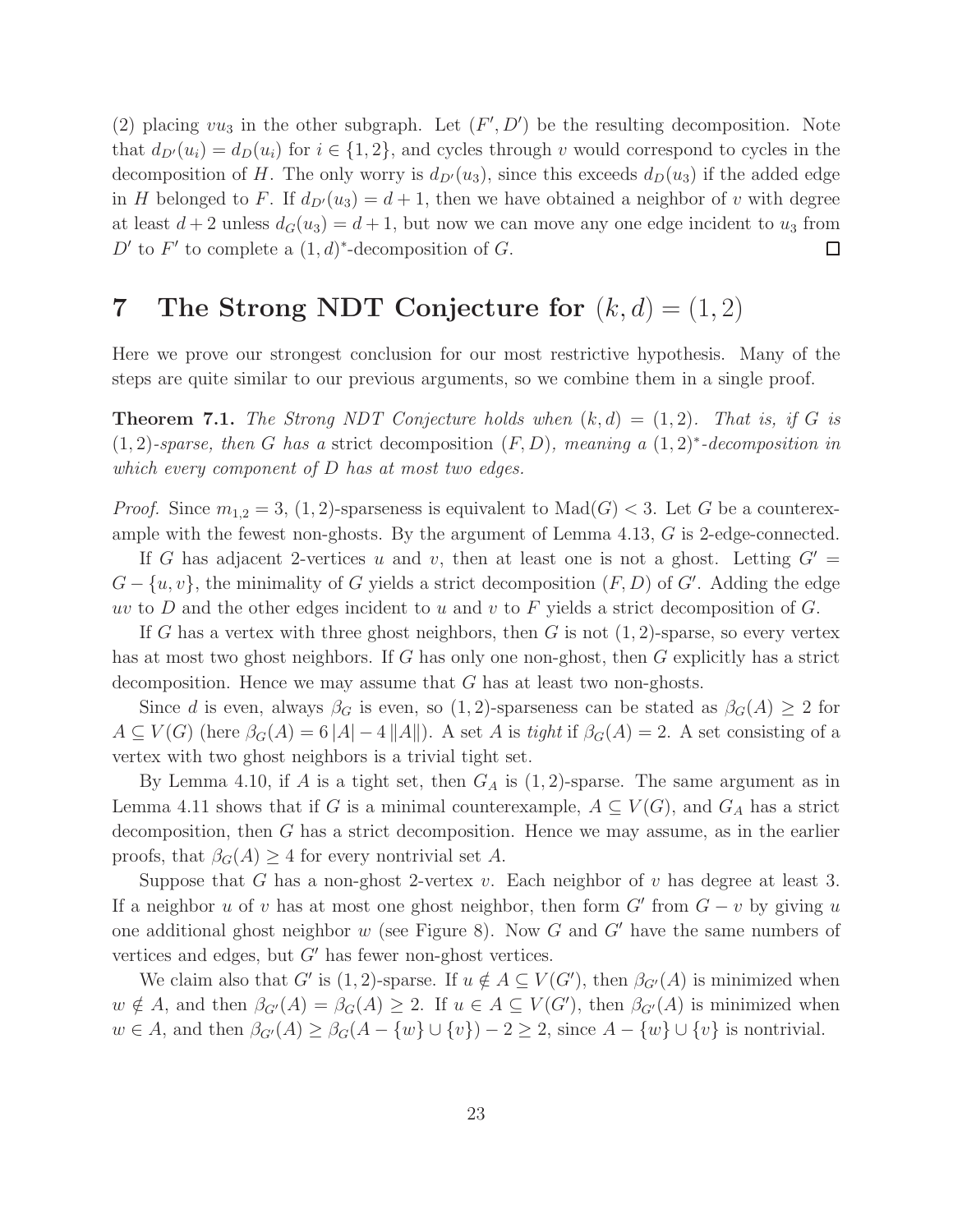

Figure 8: Transformation for Theorem 7.1

We conclude that  $G'$  has a strict decomposition  $(F, D)$ , by the minimality of  $G$ . Each of F and D must have one edge incident to w. We obtain a strict decomposition of  $G$  by deleting w, adding vu to  $D$ , and adding the other edge at v to  $F$ .

We may therefore assume that every neighbor of a non-ghost 2-vertex has at least two ghost neighbors. Since G is 2-edge-connected, a q-vertex cannot have  $(q-1)/2$  ghost neighbors. In particular, a vertex with at least two ghost neighbors must have degree at least 6, so every neighbor of a non-ghost 2-vertex has degree at least 6.

Once again we have derived many properties of a minimal counterexample. We complete the proof by using discharging to show that if G has these properties, then  $\text{Mad}(G) \geq 3$ . This contradicts  $(1, 2)$ -sparseness, which is equivalent to  $Mad(G) < 3$ ; hence there is no minimal counterexample.

The initial charge of each vertex is its degree; we manipulate charge so that the final charge  $\mu(v)$  of each vertex v is at least 3. The only discharging rule is that a 2-vertex takes charge 1/2 along each incident edge from the other endpoint of that edge. Hence the final charge of a 2-vertex is 3.

Since each neighbor of a non-ghost 2-vertex has degree at least 6, vertices of degree 3, 4, or 5 give charge only to ghosts. If  $d_G(v) = 3$ , then v has no ghost neighbors, and  $\mu(v) = 3$ . If  $d_G(v) \in \{4, 5\}$ , then v has at most one ghost neighbor, and  $\mu(v) \geq d_G(v) - 1 \geq 3$ . If  $d_G(v) \geq 6$ , then v gives at most 1/2 along each edge, so  $\mu(v) \geq d_G(v) - d_G(v)/2 \geq 3$ .  $\Box$ 

## References

- [1] J. Balogh, M. Kochol, A. Pluhár, and X. Yu, Covering planar graphs with forests. J. Combin. Theory Ser. B 94 (2005), 147–158.
- [2] A. Bassa, J. Burns, J. Campbell, A. Deshpande, J. Farley, M. Halsey, S.-Y. Ho, D. Kleitman, S. Michalakis, P.-O. Persson, P. Pylyavskyy, L. Rademacher, A. Riehl, M. Rios, J. Samuel, B.E. Tenner, A. Vijayasaraty, and L. Zhao, Partitioning a planar graph of girth ten into a forest and a matching, Stud. Appl. Math. 124 (2010), 213–228.
- [3] O.V.Borodin, A.O. Ivanova, B.S. Stechkin, Decomposing a planar graph into a forest and a subgraph of restricted maximum degree, Sib. Elektron. Mat. Izv., 4 (2007), 296–299.
- [4] O.V. Borodin, A.O. Ivanova, A.V. Kostochka, and N.N. Sheikh, Planar graphs decomposable into a forest and a matching, Discrete Math. 309 (2009), 277–279.